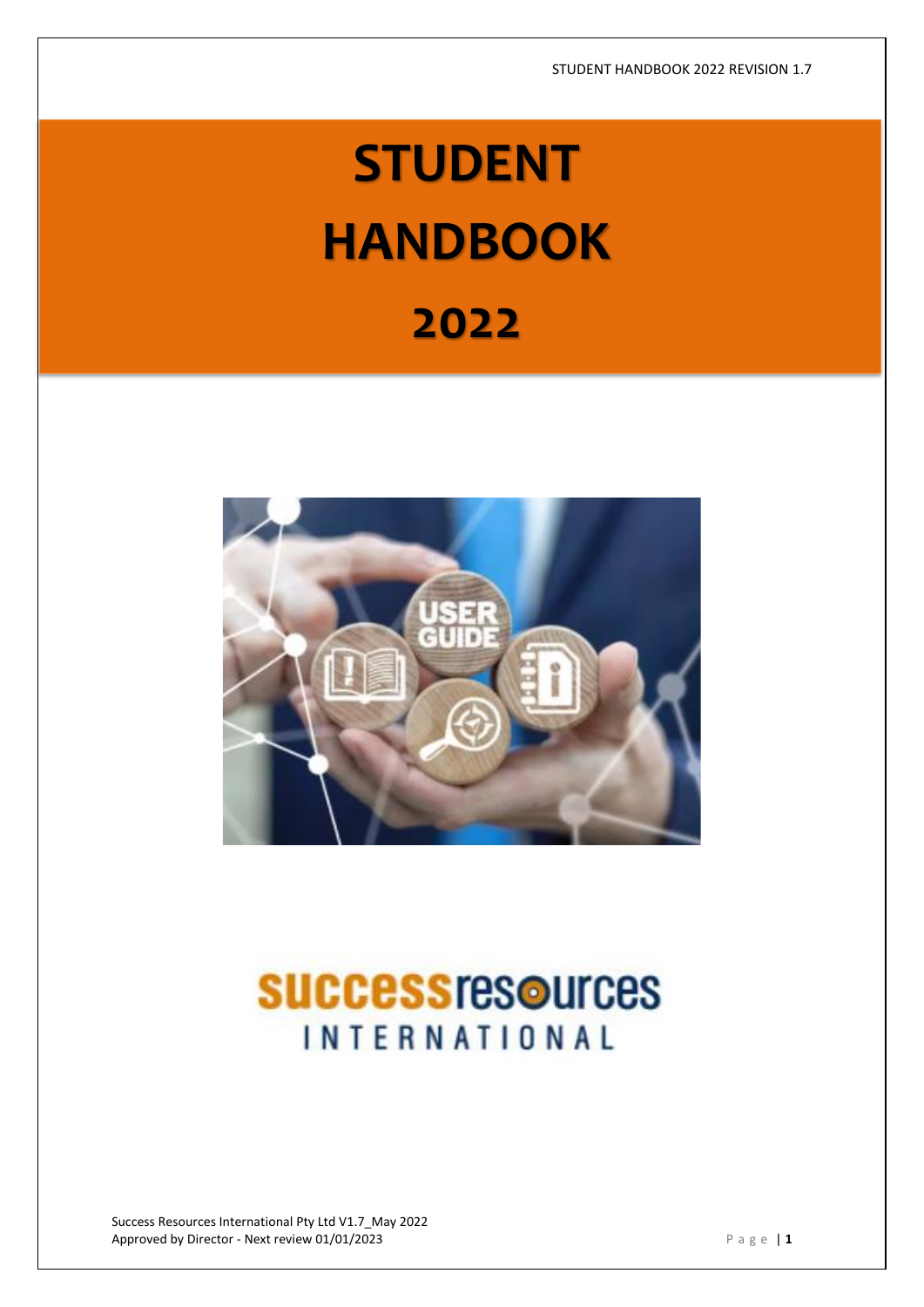# **Welcome to Success Resources International Pty Ltd!**

Thank you for choosing Success Resources International as your training provider and allowing us to play a role in your learning journey.

We continually strive to develop and improve new resources to ensure our Students have the best training materials within the industry.

We regularly engage with our partners to ensure we improve our resources and they are designed and equipped to provide the best learning experiences for our new students across all industries.

Our goal is for our Students to **see** the possibilities, to **believe** in their ability and to **achieve** success.

Our Trainers spend quality time with each Student to develop a training platform that is flexible and suited to their individual needs

We look forward to hearing of your achievements and providing support where we can. We trust you will enjoy your time with us and wish you every success in your learning.



**DIRECTOR** Carmelo Spiteri

### **Contact Us**

Success Resources International Pty Ltd Suite 5, The Precinct 91 City Rd, Beenleigh, 4207 Queensland +61 7 3807 5506 admin@successresources.com.au [www.successresources.com.au](http://www.successresources.com.au/)

Success Resources International Pty Ltd V1.7\_May 2022 Approved by Director - Next review 01/01/2023 **Passed by Director - Next review 01/01/2023** P a g e | **2**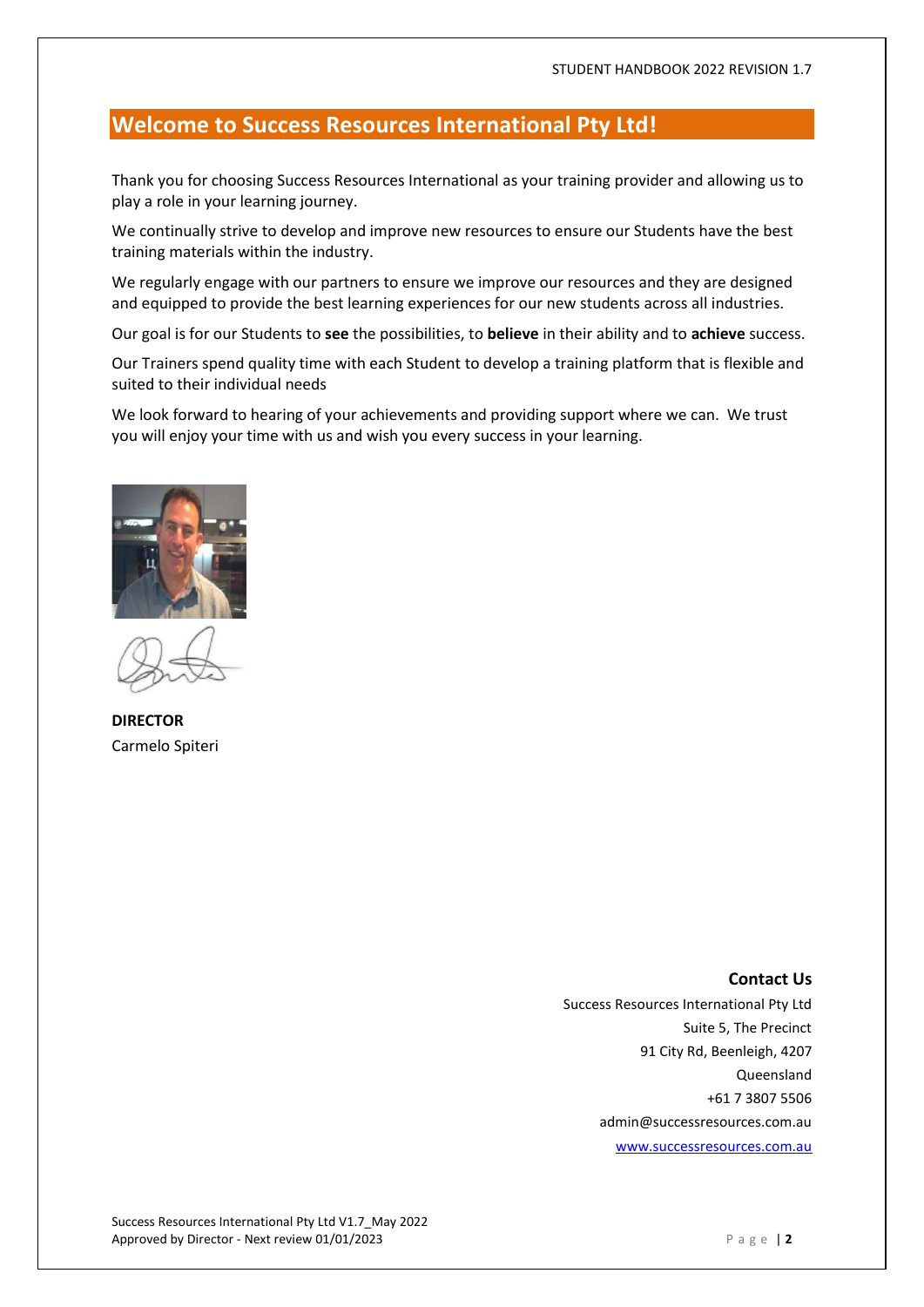# TABLE OF CONTENTS

| <b>SECTION 2</b><br>2.5 Change of personal details<br>2.5 Change of personal details<br>2.5 Change of personal details<br>2.9 Change of personal details<br>2.9 Change of personal details and the setting of the setting of the setting of the setting of<br><b>SECTION 3</b> | <b>SECTION 1</b> |  |
|--------------------------------------------------------------------------------------------------------------------------------------------------------------------------------------------------------------------------------------------------------------------------------|------------------|--|
|                                                                                                                                                                                                                                                                                |                  |  |
|                                                                                                                                                                                                                                                                                |                  |  |
|                                                                                                                                                                                                                                                                                |                  |  |
|                                                                                                                                                                                                                                                                                |                  |  |
|                                                                                                                                                                                                                                                                                |                  |  |
|                                                                                                                                                                                                                                                                                |                  |  |
|                                                                                                                                                                                                                                                                                |                  |  |
|                                                                                                                                                                                                                                                                                |                  |  |
|                                                                                                                                                                                                                                                                                |                  |  |
|                                                                                                                                                                                                                                                                                |                  |  |
|                                                                                                                                                                                                                                                                                |                  |  |
|                                                                                                                                                                                                                                                                                |                  |  |
|                                                                                                                                                                                                                                                                                |                  |  |
|                                                                                                                                                                                                                                                                                |                  |  |
|                                                                                                                                                                                                                                                                                |                  |  |
|                                                                                                                                                                                                                                                                                |                  |  |
|                                                                                                                                                                                                                                                                                |                  |  |
|                                                                                                                                                                                                                                                                                |                  |  |
|                                                                                                                                                                                                                                                                                |                  |  |
|                                                                                                                                                                                                                                                                                |                  |  |
|                                                                                                                                                                                                                                                                                |                  |  |
|                                                                                                                                                                                                                                                                                |                  |  |
|                                                                                                                                                                                                                                                                                |                  |  |
|                                                                                                                                                                                                                                                                                |                  |  |
|                                                                                                                                                                                                                                                                                |                  |  |
|                                                                                                                                                                                                                                                                                |                  |  |
|                                                                                                                                                                                                                                                                                |                  |  |
|                                                                                                                                                                                                                                                                                |                  |  |
|                                                                                                                                                                                                                                                                                |                  |  |
|                                                                                                                                                                                                                                                                                |                  |  |
|                                                                                                                                                                                                                                                                                |                  |  |
|                                                                                                                                                                                                                                                                                |                  |  |
|                                                                                                                                                                                                                                                                                |                  |  |
|                                                                                                                                                                                                                                                                                |                  |  |
|                                                                                                                                                                                                                                                                                |                  |  |
|                                                                                                                                                                                                                                                                                |                  |  |
|                                                                                                                                                                                                                                                                                |                  |  |
|                                                                                                                                                                                                                                                                                |                  |  |
|                                                                                                                                                                                                                                                                                |                  |  |
|                                                                                                                                                                                                                                                                                |                  |  |
|                                                                                                                                                                                                                                                                                |                  |  |
|                                                                                                                                                                                                                                                                                |                  |  |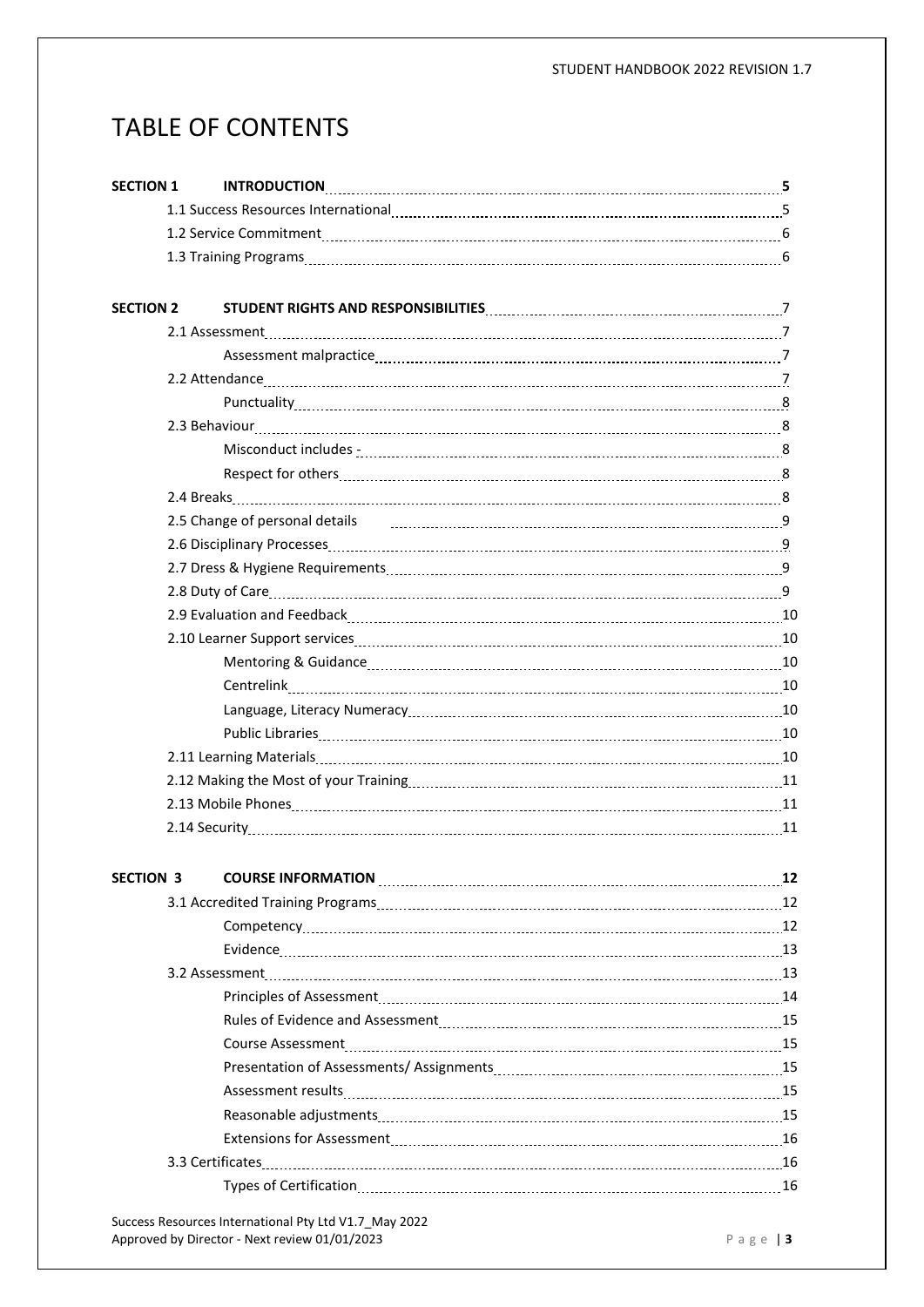#### STUDENT HANDBOOK 2022 REVISION 1.7

| SECTION 4 |                                                                                                                      |  |
|-----------|----------------------------------------------------------------------------------------------------------------------|--|
|           |                                                                                                                      |  |
|           |                                                                                                                      |  |
|           |                                                                                                                      |  |
|           |                                                                                                                      |  |
|           |                                                                                                                      |  |
|           |                                                                                                                      |  |
|           |                                                                                                                      |  |
|           | 4.5 Student Records [11, 23] 23 March 23 (23) 23 March 23 (24) 24 March 24 (24) 24 March 25 (24) 24 March 25 (24) 25 |  |
|           |                                                                                                                      |  |
|           |                                                                                                                      |  |
|           |                                                                                                                      |  |
|           |                                                                                                                      |  |
|           |                                                                                                                      |  |
|           |                                                                                                                      |  |
|           |                                                                                                                      |  |
|           |                                                                                                                      |  |
|           |                                                                                                                      |  |
|           |                                                                                                                      |  |
|           |                                                                                                                      |  |
|           |                                                                                                                      |  |
|           |                                                                                                                      |  |
|           |                                                                                                                      |  |
|           | Bullying 27                                                                                                          |  |
|           |                                                                                                                      |  |
|           |                                                                                                                      |  |
|           |                                                                                                                      |  |
|           |                                                                                                                      |  |
|           | 4.11 Refund Policy 28                                                                                                |  |
|           |                                                                                                                      |  |
|           |                                                                                                                      |  |
|           |                                                                                                                      |  |
|           |                                                                                                                      |  |
|           |                                                                                                                      |  |
|           |                                                                                                                      |  |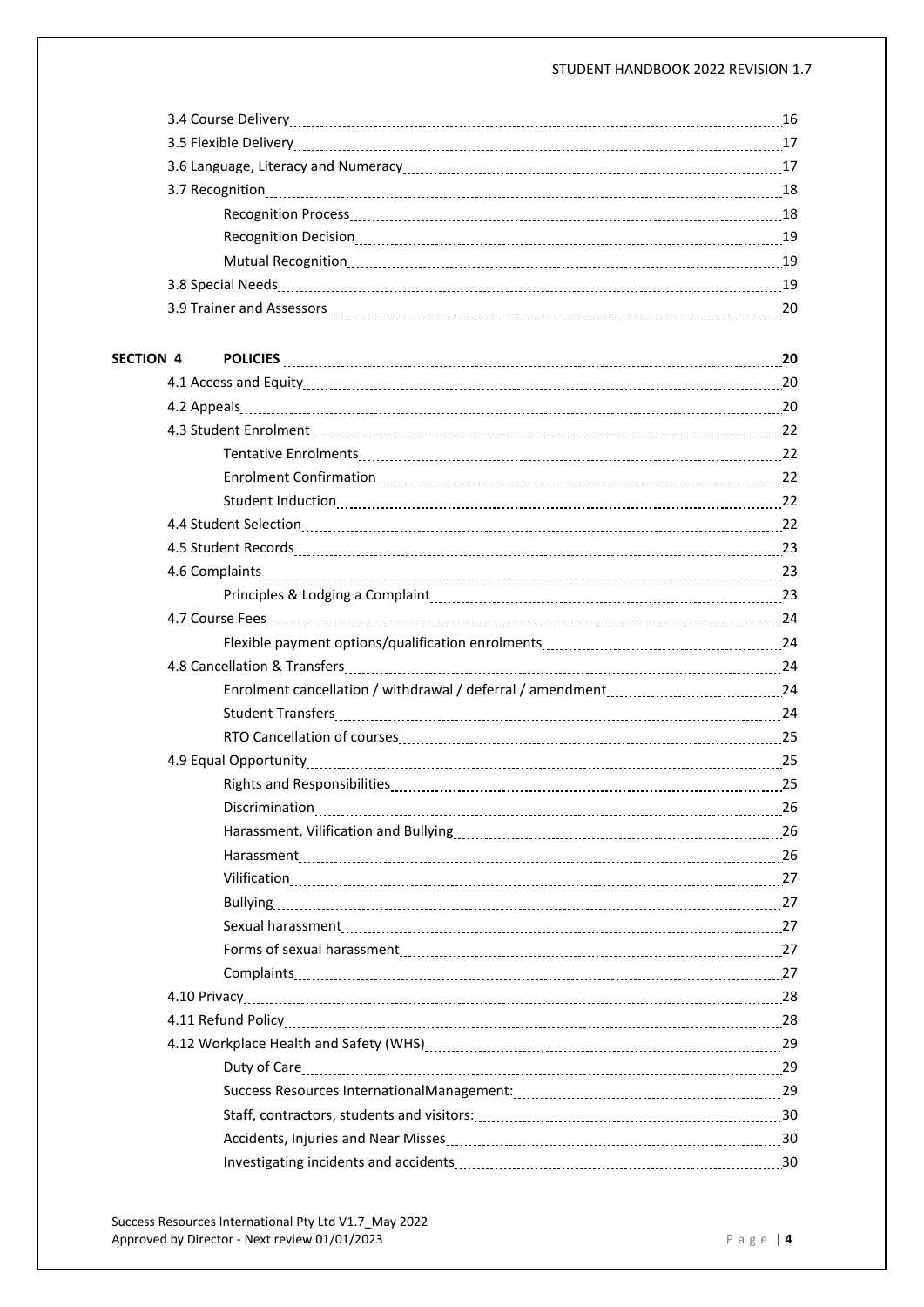#### Section 1 **INTRODUCTION**

The purpose of this Student Handbook is to provide you with a quick reference about training programs, policies & processes, roles and responsibilities guiding you through your learning experience with SRI.

# **1.1 Success Resources International (SRI)**

Thank you for considering training with Success Resources International.

Success Resources International is a Registered Training Organisation (RTO. 31335) registered with the Vet Regulator.

Success Resources International aims to deliver high quality, innovative and engaging training that is relevant to students, employers and industry. Our commitment to continuous improvement means we are constantly developing & improving new resources, processes and facilitation methods to remain ahead in technology and industry standards.

Success Resources International has training locations in:

- Queensland
- New South Wales
- Victoria

Success Resources International offers a range of training products and services which includes the following:

- AUR31020 Certificate III in Automotive Sales
- BSB40120 Certificate IV in Business
- BSB42020 Certificate IV in Leadership and Management
- BSB50420 Diploma of Leadership and Management
- AUR50116 Diploma of Automotive Management
- FNS40821 Certificate IV in Finance and Mortgage Broking
- FNS41820 Certificate IV in Financial Services

As an RTO, Success Resources International is bound to comply with the standards for Registered Training Organisations (SRTO's) 2015. Training Services provided to students follow policies and processes developed to meet the VET Quality Framework and SRTO's 2015.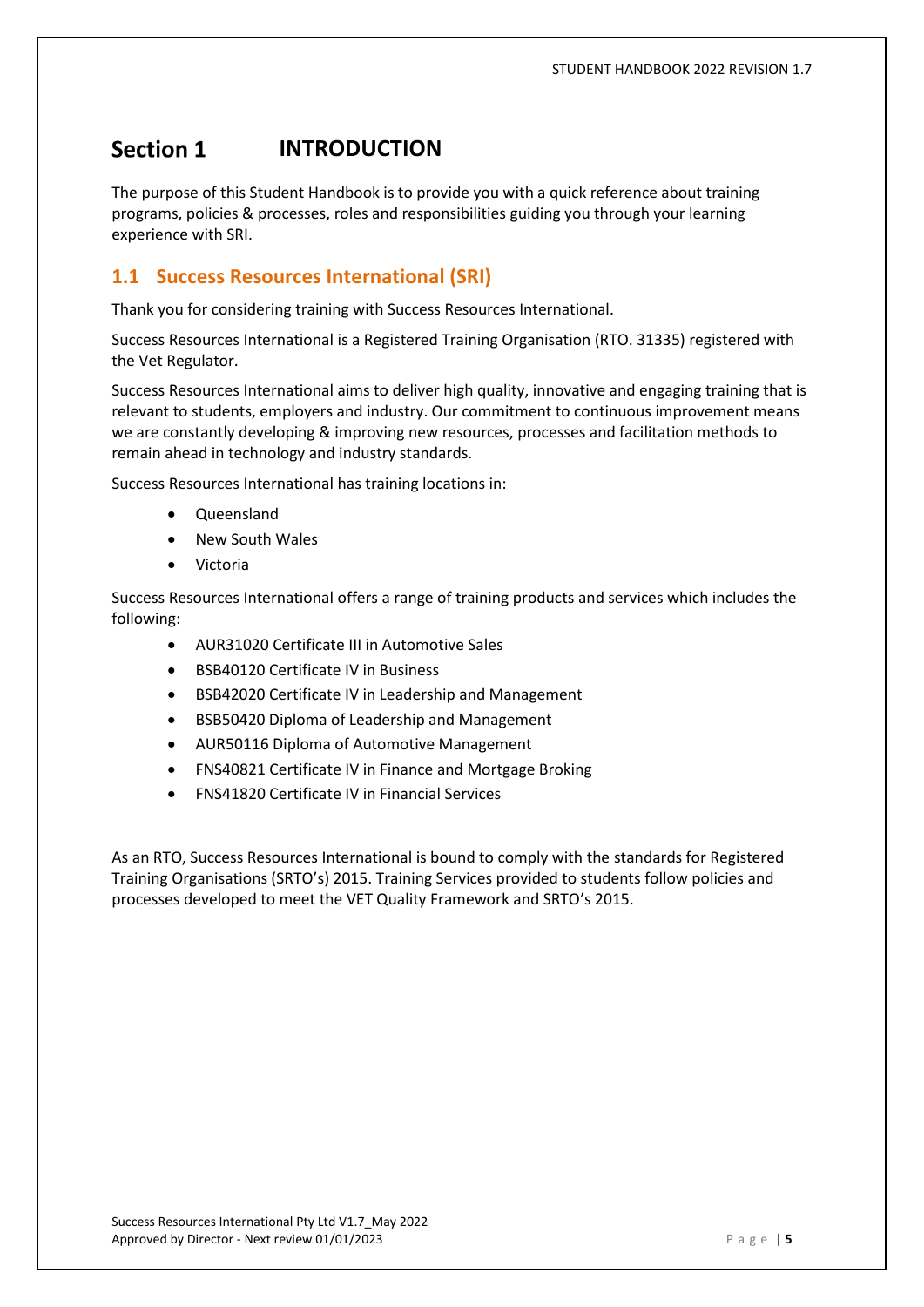# **1.2 Service Commitment**

Success Resources International is committed to providing quality training and assessment services to its learners. We aim to:

- Provide training and assessment services that meet industry needs and trends
- Deliver high quality, innovative and engaging training
- Maintain a person-centred approach
- Foster relationships with our students, supporting them through their career
- Provide flexible learning opportunities
- Provide a supportive, facilitative and open learning environment
- Ensure all training is delivered by qualified trainers and assessors with the necessary skills and experience
- Ensure all training is continually monitored and improved
- Maintain a healthy and effective learning environment for students
- Produce competent and confident workers that benefit the community and industry.

# **1.3 Training Programs**

SRI delivers a range of training programs, both accredited and non-accredited, which we conduct as customised for students and industry. Our holistic approach ensures students' needs are met. Accredited programs have been approved by State and /or Commonwealth Government.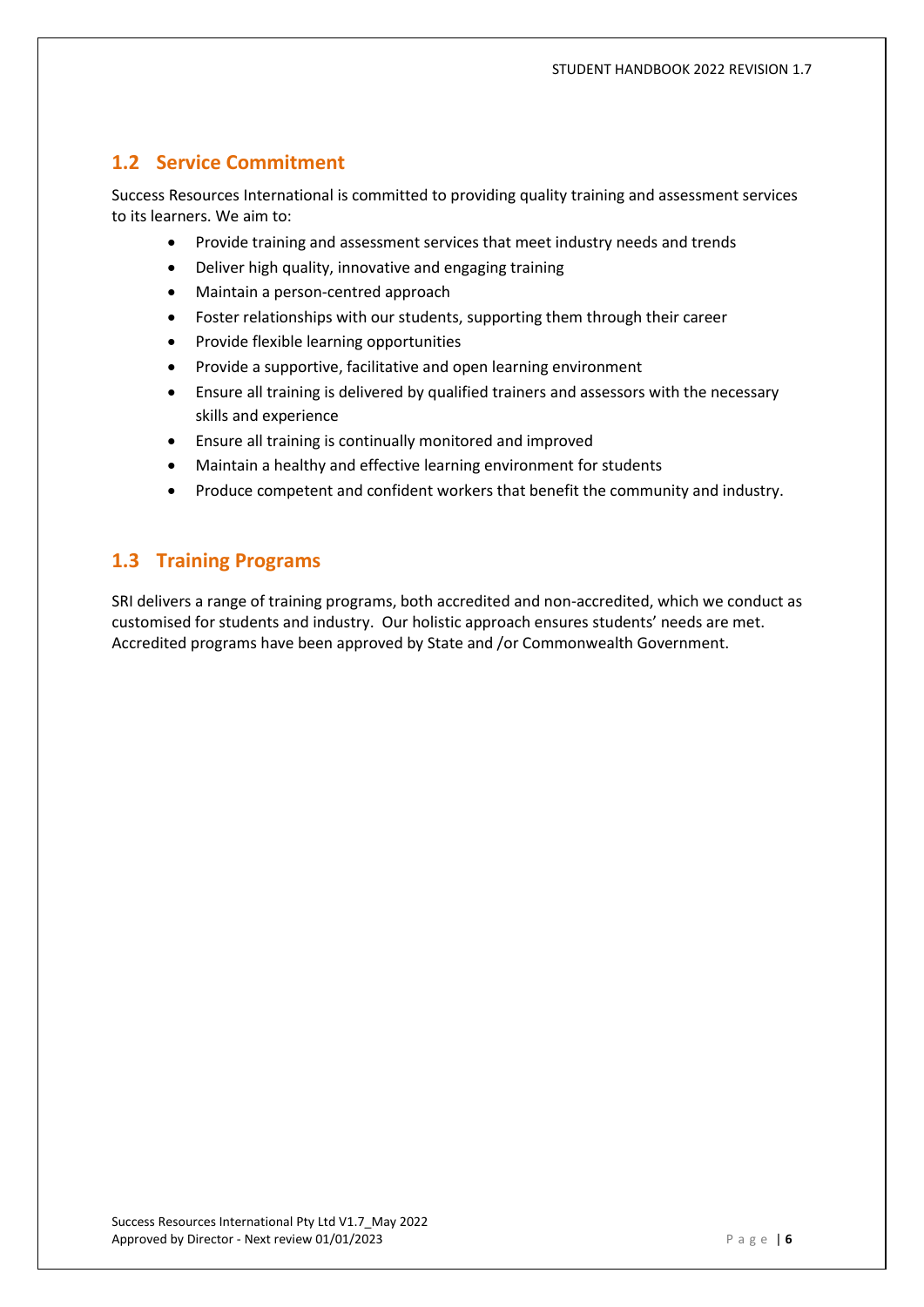#### Section 2 **STUDENT RIGHTS AND RESPONSIBILITIES**

SRI conducts training courses at various venues to suit student needs, course type and learning styles. The following student etiquette guidelines will help foster a healthy learning environment for all students.

# **2.1 Assessment**

All assessments must be submitted by the due date. If you are having difficulty completing an assessment, you should discuss it with your trainer/assessor well in advance of the due date. This way the trainer/assessor may be able to offer support or grant additional time. Please note there may be conditions or penalties to gaining an extension.

#### **Assessment Malpractice**

Assessment malpractice includes cheating, collusion and plagiarism.

SRI regards the integrity of assessment as critical to its professional responsibilities as an RTO and therefore strives to ensure the assessment processes are not compromised. SRI has policies and procedures in place for dealing with assessment malpractice.

• **Cheating -**

All assessments must be 100% your own work. Cheating or the use of another person's work and submitting as your own is cheating and will not be tolerated.

• **Collusion -**

Collusion is the presentation of work, which is the result in whole or in part of unauthorised collaboration with another person or persons. It is your responsibility to ensure that other students do not have opportunity to copy your work.

• **Plagiarism -**

Copying from a published work (including the internet), without referencing, will not be tolerated. This includes presentation of work which has been copied in whole or in part from another person's work or from any other source such as the Internet, published books, and periodicals. This includes systematic re-wording or changing key nouns and verbs. You must follow referencing guidelines if you take another person's idea and put it into your own words.

# **2.2 Attendance**

Attendance in training is recorded each session. These records are required for both learning and health and safety reasons.

Student attendance in class is paramount to successful completion of learning and assessment outcomes. Students are expected to be in attendance for all training sessions.

It is expected that students arrive to class on time and remain for the full duration. Should it be necessary for you to leave a class early – you must advise the trainer/assessor before the class commences.

All classroom sessions are designed to provide students the essential knowledge and skills required for relevant units of competency. It is expected however that students will undertake additional reading and research.

If you are absent form class, it is your responsibility to catch up on any work missed.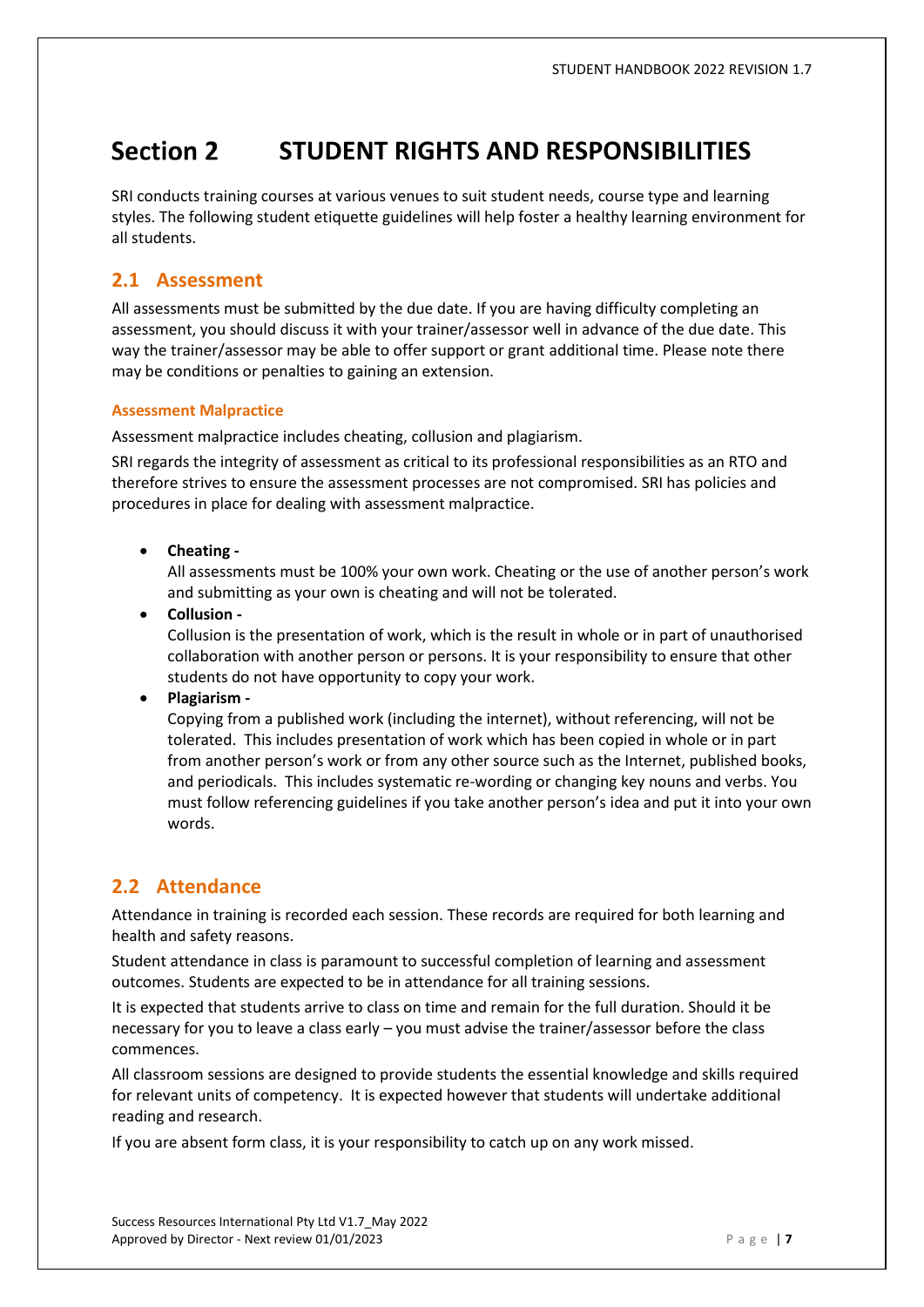If you are going to be absent from a scheduled class or activity, please advise your trainer/assessor or SRI administration personnel. Other arrangements can be made, including self-paced learning or alternative training dates.

#### **Punctuality**

As a courtesy to other learnings and the trainer/assessor, all students must be punctual throughout the training day, including returning from breaks. Punctuality shows respect and is essential to avoid disruption to other students and the trainer/assessor.

# **2.3 Behaviour**

Students are expected to behave appropriately in a mature and professional manner at all times. All students are expected to take responsibility for their own learning and behaviour during training and assessment. Misconduct will not be tolerated.

#### **Misconduct includes**

- Any offensive conduct or unlawful activity (e.g. Theft, fraud, violence, assault)
- Interfering with another person's property
- Removing, damaging or mistreating SRI property or equipment
- Cheating/plagiarism
- Interfering with another person's ability to learn through disruptions during training
- Breach of confidentiality
- Inappropriate language
- Serious negligence, including WHS non-compliance
- Discrimination, harassment, intimidation or victimisation
- Being affected by drugs or alcohol and being unfit to participate in learning activities

#### **Respect for others**

It is expected that the behaviour of all persons in the learning environment ensure a positive learning experience. Respect for other students and the trainer/assessor is expected. SRI retains the right at all times to remove disruptive students from the training environment.

- You will be expected to treat staff and fellow students with respect and observe any student etiquette requirements which appear in this handbook or requested during the course by a trainer/assessor
- Inappropriate language and actions will not be tolerated
- Harassment, bullying and intimidation of staff or fellow learners will not be tolerated
- Treat facilities and equipment with due care and respect
- You are required to respect the rights of others and treat others in a manner which is fair and non-discriminatory

# **2.4 Breaks**

Your trainer will advise of timing for all breaks. Typically, though the following break times have been allocated, they may vary:

- **15 minutes** duration for Morning and afternoon tea breaks
- **45 minutes** duration for Lunch breaks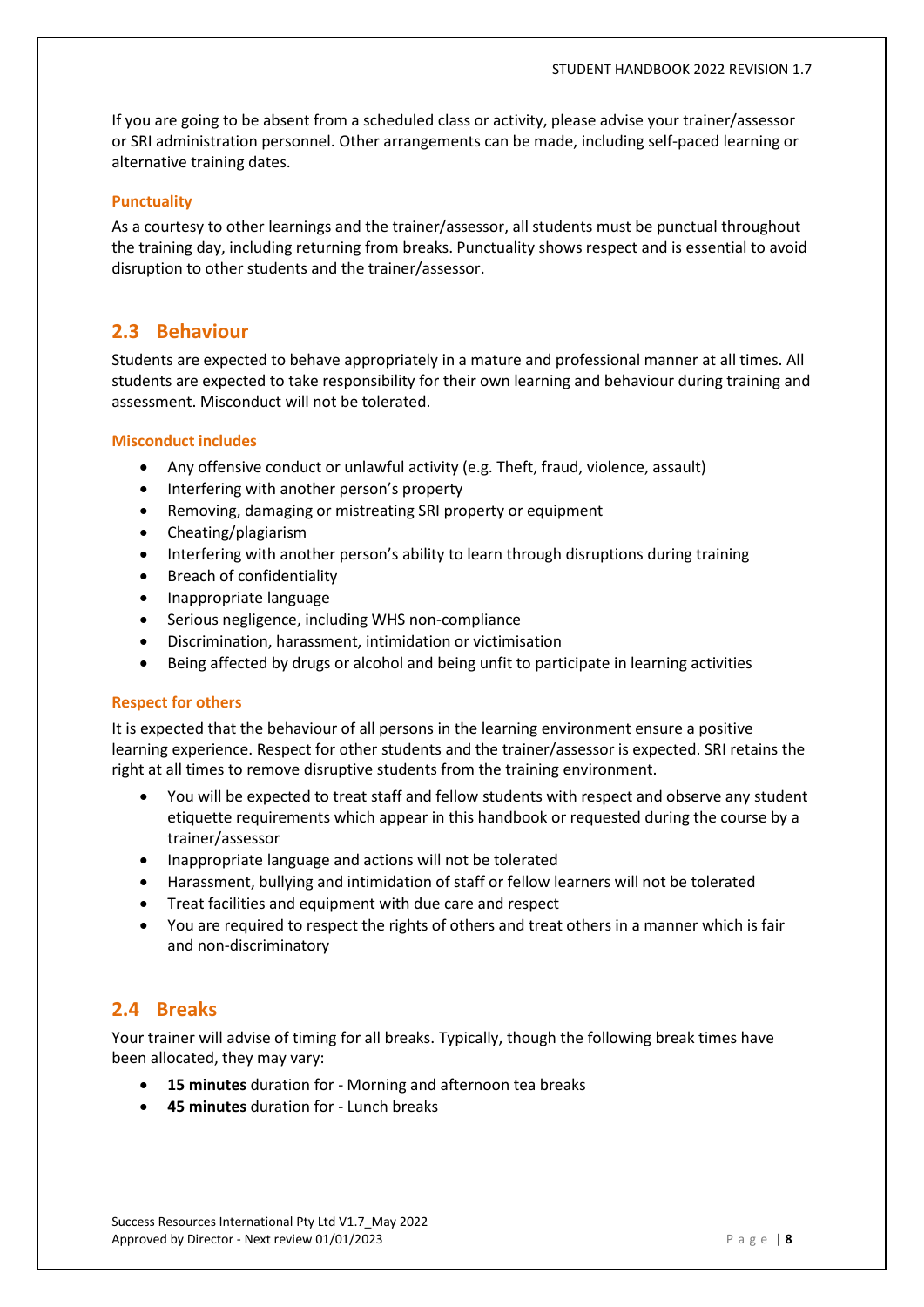# **2.5 Change of personal details**

Students are required to ensure their personal details recorded with SRI are up-to-date at all times. Should your circumstances or details change, please update your record through your student login account.

# **2.6 Disciplinary Processes**

SRI may implement student discipline processes should a student be found to be acting inappropriately, due to misconduct or assessment malpractice. Any breaches of discipline will result in the person being given a 'verbal warning'.

Further disciplinary processes may include:

- The student being asked to justify why they should continue to participate in the learning group
- Suspension from the training room
- Expulsion from the training room
- Expulsion from the Training course

# **2.7 Dress & Hygiene Requirements**

Students are to be well presented and appropriately dressed during all training. Dress requirements include:

- Neat, comfortable clothing in the classroom environment
- Appropriate work attire, including personal protective clothing (PPE) for training in workplace or simulated environments
- Appropriate footwear must be worn at all times
- Since you will be working in close proximity with others, care with your personal hygiene (clothing, hair, deodorant etc.) is requested

# **2.8 Duty of Care**

Under Workplace Health and Safety legislation, students have a duty of care to maintain a safe environment for both themselves and their fellow students.

- Should you be involved in an accident which results in personal injury and/or damage to equipment or facilities, notify your trainer/assessor immediately
- If you have a personal health condition which may become critical while attending training, please advise us before commencing the course. All information will be treated in strict confidence and is only needed so SRI can provide support or treatment should an emergency arise
- Emergency procedures and exit plans must be followed

You have a duty to:

- Protect your own health and safety and to avoid adversely affecting the health and safety of any other person
- Not wilfully or recklessly interfere or misuse anything provided by SRI in the interests of health, safety and welfare
- Cooperate with health and safety directives given by staff of SRI
- Ensure that you are not affected by the consumption of drugs or alcohol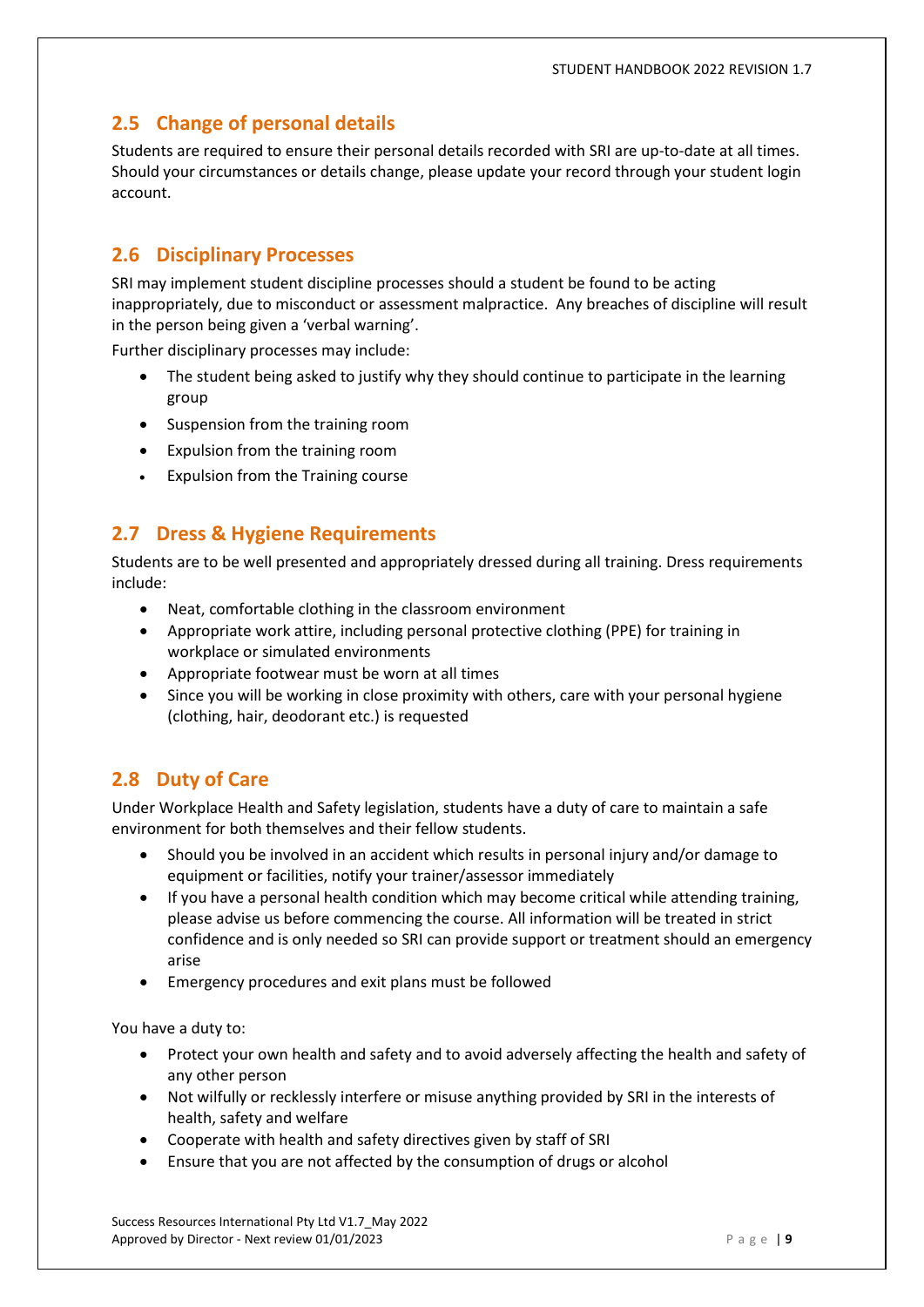# **2.9 Evaluation and Feedback**

SRI values all feedback from students as it assists us to continuously improve the products and services we offer. Students are encouraged to provide us with feedback, both positive and constructive. SRI has developed some feedback forms for you to provide feedback. Thank you in advance for your comments.

# **2.10 Learner Support Services**

SRI understands that there may be times when personal issues may affect your ability to undertake your training. SRI has identified a number of support services for students who have special needs or require additional support and assistance to undertake or complete their learning.

#### **Mentoring & Guidance**

SRI can provide students with mentoring, coaching and guidance on course content, as well as effective learning and study techniques.

#### **Centrelink**

Centrelink may be able to assist you in payment for your training. Payments are in many instances in accordance to asset tests and may also be determined based on the number of hours undertaken. These may include:

- Youth allowance
- Austudy payment
- Newstart allowance
- ABSTUDY
- CentrePay

You should discuss your own personal circumstances and opportunities with your local Centrelink office.

#### **Language, Literacy Numeracy**

Discuss with us your options for further language literacy and numeracy development.

**Reading Writing Hotline** <http://www.readingwritinghotline.edu.au/> 1300 655 506

#### **Public Libraries**

Beenleigh Library Crete Street (07) 3412 4130 [http://www.logan.qld.gov.au/facilities-and](http://www.logan.qld.gov.au/facilities-and-recreation/libraries/library-locations/beenleigh-library)[recreation/libraries/library-locations/beenleigh-library](http://www.logan.qld.gov.au/facilities-and-recreation/libraries/library-locations/beenleigh-library) or your closest.

# **2.11 Learning Materials**

Students receive a copy of training and/or assessment materials as part of the course fee. Should you lose or misplace the materials you are provided, additional fees for replacement of materials will be incurred.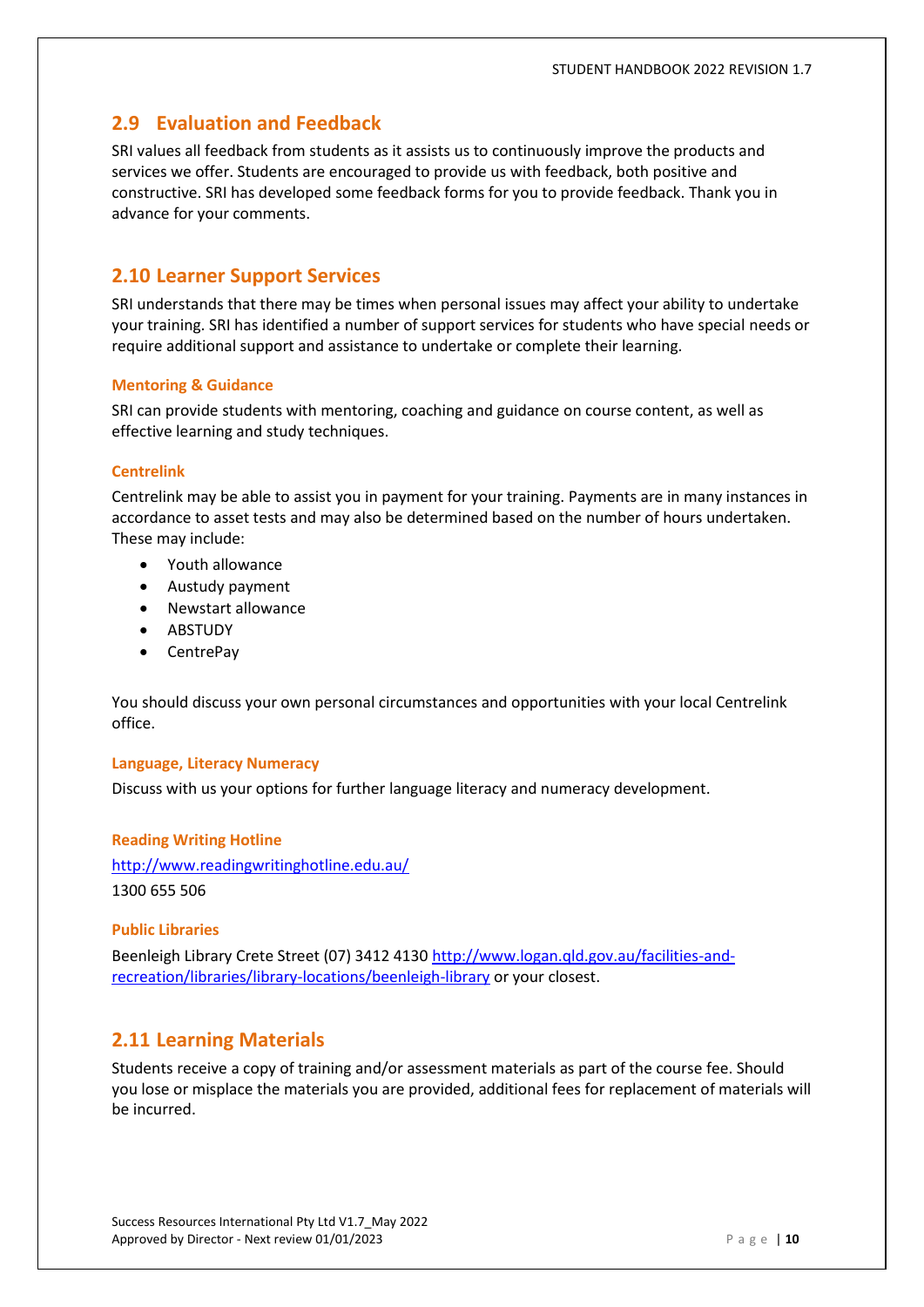# **2.12 Making the Most of your Training**

It is very important to make the most of your training opportunity. Please note it is your responsibility to do this. To optimize your own learning and successful completion, undertake to do the following:

- Attend all training sessions and complete all required reading and learning activities
- Prepare well in advance of each training session
- Be a willing participant
- Work with fellow learners
- Respect other people's opinions
- Ensure you have a clear understanding of the assessment requirements
- Take responsibility for the quality of evidence that you submit to the Assessor
- Keep track of your progress
- Complete and submit all assessment on time, tasks using clear and concise language
- Be willing to contact your trainer/assessor if you do not understand the training activity or assessment task

# **2.13 Mobile Phones**

**All phones must be turned off** during training as a courtesy to the Trainer/assessor and other students. In an emergency where you need to be contacted, please advise your trainer/assessor so that arrangements can be made.

# **2.14 Security**

Do not leave handbags or other valuables unattended. Although the building may be reasonably secure, you are ultimately responsible for your own belongings. SRI accepts no responsibility for any belongings which may be stolen or go missing.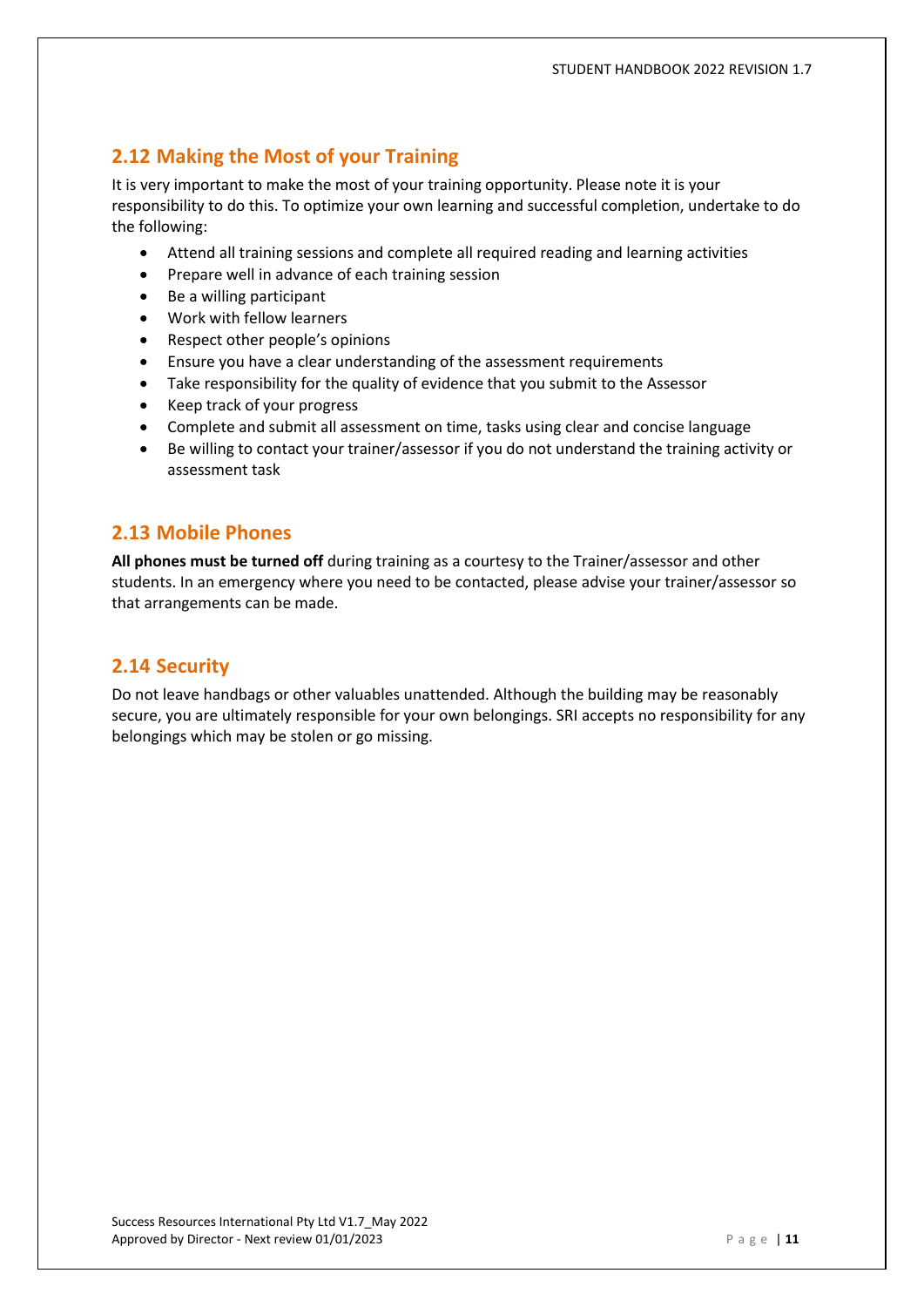#### **Section 3 COURSE INFORMATION**

# **3.1 Accredited Training Programs**

Accredited programs are competency based which means that training and assessment focus on the development and recognition of a person's ability to apply relevant knowledge and skills to perform workplace tasks to a specified standard.

The specific skills and knowledge required for a particular workplace activity are set out in Units of Competency which can be grouped together to formulate the completion of a nationally recognised qualification. Nationally recognised qualifications are outlined in Training Packages. These can be viewed at [www.training.gov.au.](http://www.training.gov.au/)

Each qualification has a list of employability skills which describe the non-technical skills and competencies that are important for effective and successful participation in the workforce. For each qualification there are specific employability skills listed under the following headings:

- **Communication**
- Teamwork
- Problem solving
- Initiative and enterprise
- Planning and organizing
- Self-management
- Learning
- Technology

These employability skills will be part of the assessment requirements of a nationally accredited course.

#### **Competency**

It is important to note that the rules and requirements of a Unit of Competency and a qualification are applied to all students regardless of where they are, or the mode of training delivery provided. You could be a full-time student in a classroom or the workplace or you could be applying for recognition of the skills and knowledge currently held.

Each Unit of Competency is made up of the following:

- Elements
- Performance evidence
- Knowledge evidence
- Foundation skills
- Any pre or corequisites (if applicable)

To be deemed Competent in any Unit of Competency you must be able to provide evidence of the required skills and knowledge to complete work tasks to the standard that is required in the workplace. Skills need to be demonstrated in a range of situations and environments (which could include simulated applications in a learning environment) over a period of time.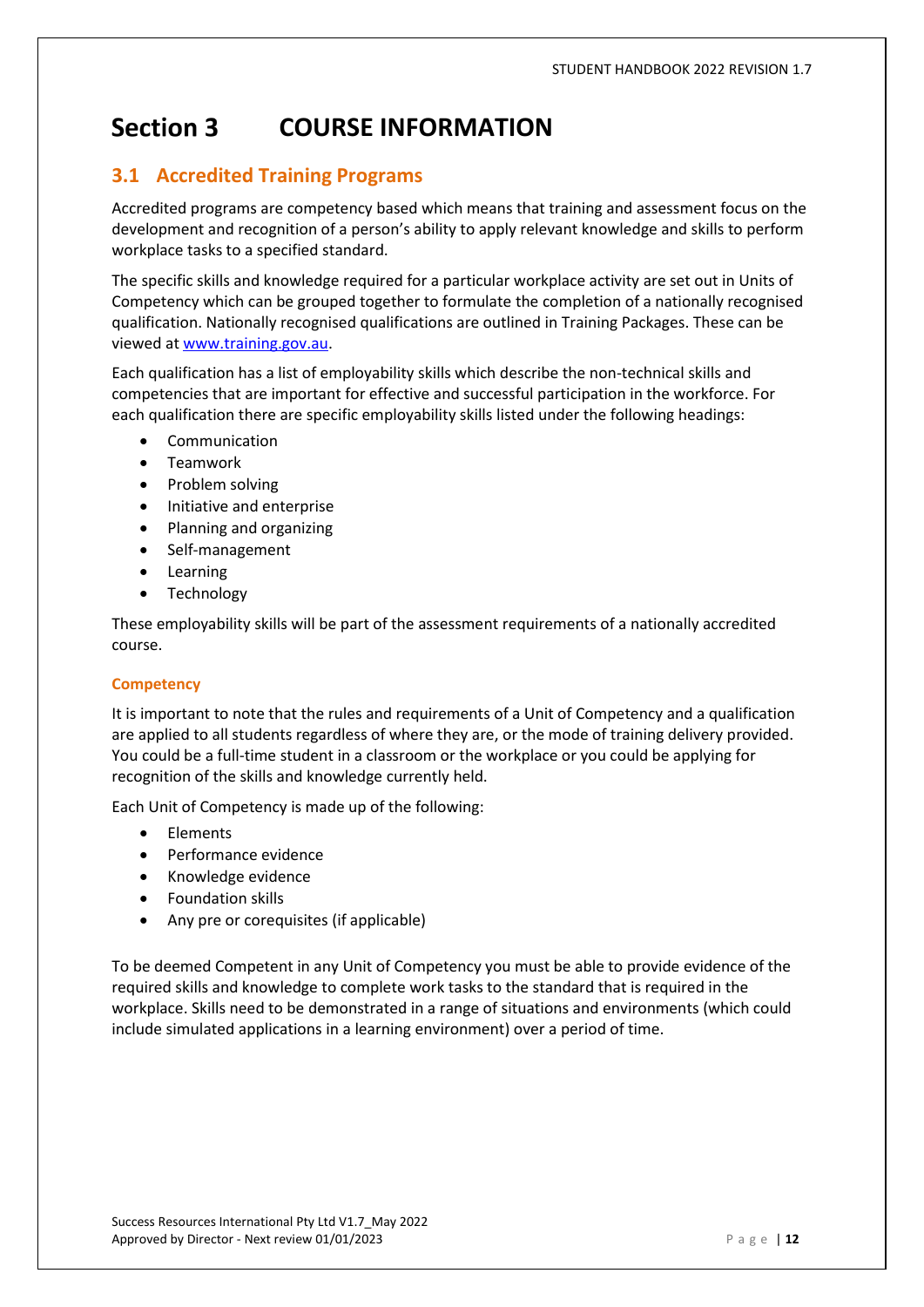#### **Evidence**

Evidence is the material proof that you have performed the specified competency or task to the required standard. Your evidence requirements will be determined by the Unit of Competency, employability skill requirements, industry expectations, Government regulations and your qualifications and current experience. Evidence can take many forms and you will be required to present more than just one piece of evidence.

Assessment tools that we will provide to you set out the exact requirements for evidence for each unit/module.

Examples of evidence could include one or more of the following:

- Specific assessments tasks set by your Assessor
- Observation reports
- Certificates and awards
- Examples of work completed or special projects
- Current licenses
- Position descriptions and performance reviews
- Third party reports
- Question responses
- Tests

Your evidence must also demonstrate the following:

- That you can do the job or task to the required standard
- Understand why the job should be done in a particular way
- Handle unexpected issues or problems
- Work with others 'in a team'
- Do more than one thing at a time, e.g. perform the task and be aware of the occupational health and safety requirements
- Know the workplace rules and procedures

# **3.2 Assessment**

Assessment is in integral part of your learning if you wish to complete successfully and gain certification.

The assessment process will be explained at orientation and throughout your program. Assessors will also be available to you if you have any questions. Assessment is the process of collecting evidence and making judgement on whether competency has been achieved to confirm that an individual can perform to the standards expected in the workplace and as expressed in relevant competency standards.

Throughout the training program you will be assessed to see if you have gained the necessary skills and knowledge to achieve the qualification. Your trainer/assessor is required to ensure that the assessment tasks you undertake meet the national principles of assessment and rules of evidence (see below for more information).

Various assessments tasks /activities may be involved including, but not limited to:

- observation of performance
- assignments
- written activities
- written/oral questioning
- oral presentations

Success Resources International Pty Ltd V1.7\_May 2022 Approved by Director - Next review 01/01/2023 **P** a g e | 13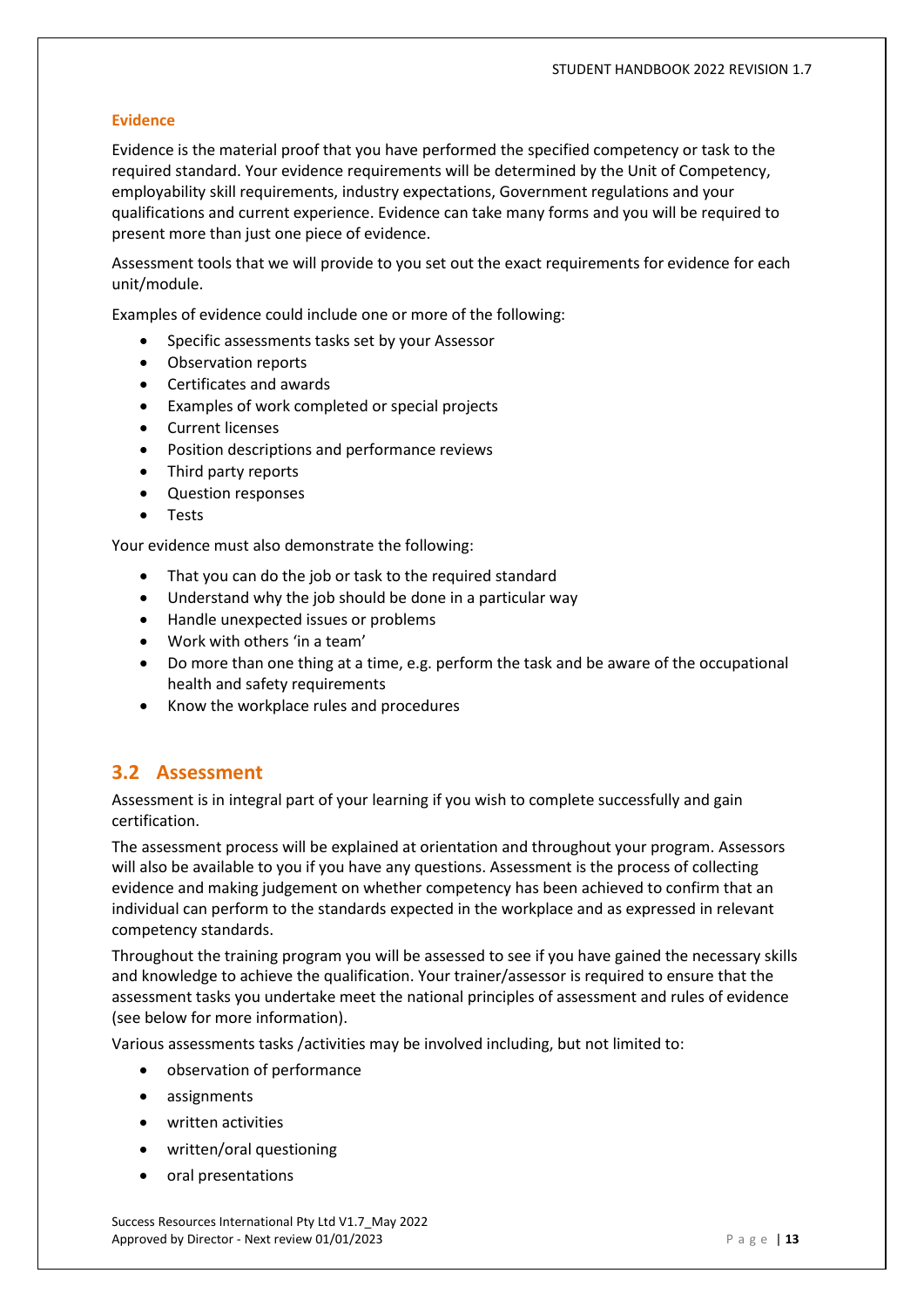- workplace performance
- projects
- case studies
- role plays/ simulations
- demonstration of skills
- online assessments
- portfolio of evidence

Certification will only be given to students who successfully complete all assessment requirements for a course. SRI is required to meet stringent quality requirements in the conduct of all assessments. The SRI has carefully constructed and developed assessment resources to meet these quality requirements, as well as be user friendly to students.

#### **Principles of Assessment**

Assessments will be conducted in accordance with the following principles of assessment.

| <b>Valid</b>    | Any assessment decision of the RTO is justified, based on the evidence of<br>performance of the individual learner.<br>Validity requires:                                                                                                                                                                                                                                                                                |  |
|-----------------|--------------------------------------------------------------------------------------------------------------------------------------------------------------------------------------------------------------------------------------------------------------------------------------------------------------------------------------------------------------------------------------------------------------------------|--|
|                 | Assessment against the unit/s of competency and the associated assessment<br>requirement covers the broad range of skills and knowledge that are essential<br>to competent performance<br>Assessment of knowledge and skills is integrated with their practical<br>$\bullet$                                                                                                                                             |  |
|                 | application<br>Assessment to be based on evidence that demonstrates that a learner could<br>demonstrate these skills and knowledge in other similar situations<br>Judgement of competence is based on evidence of learner performance that<br>$\bullet$<br>is aligned to the unit/s of competency and associated assessments<br>requirements                                                                             |  |
| <b>Reliable</b> | Evidence presented for assessment is consistently interpreted and assessment results<br>are comparable irrespective of the assessor conducting the assessment.                                                                                                                                                                                                                                                           |  |
| <b>Flexible</b> | Assessment is flexible to the individual learner by:<br>Reflecting the learner's needs<br>$\bullet$<br>Assessing competencies held by the Learner no matter how or where they<br>$\bullet$<br>have been acquired<br>Drawing from a range of assessment methods and using those that are<br>$\bullet$<br>appropriate to the context, the unit of competency and associated<br>assessment requirements, and the individual |  |
| Fair            | The individual learner's needs are considered in the assessment process. Where<br>appropriate, reasonable adjustments are applied by the RTO to take into account the<br>individual learner's needs. The RTO informs the learner about the assessment process<br>and provides the learner with the opportunity to challenge the result of the<br>assessment and be reassessed if necessary                               |  |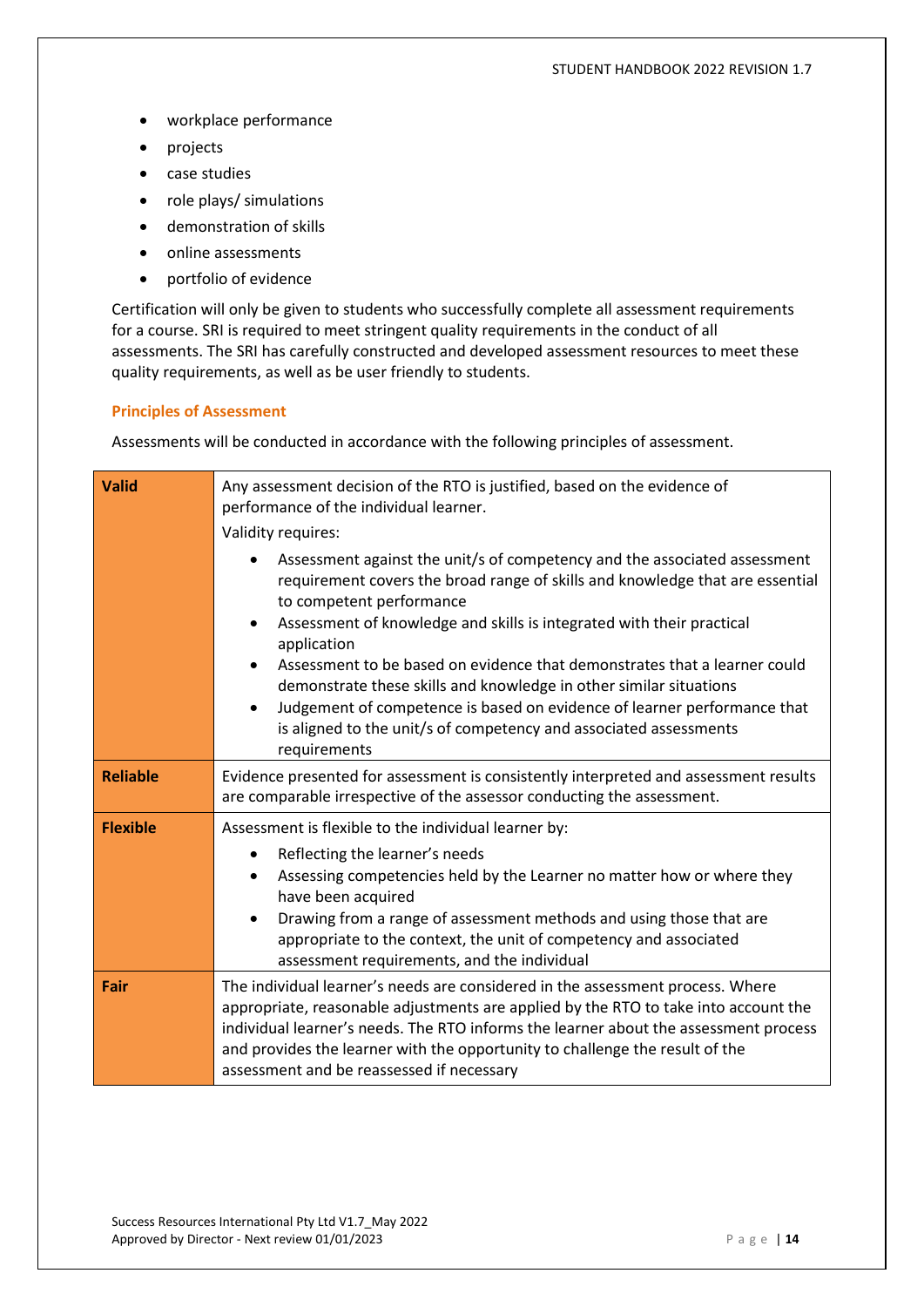#### **Rules of Evidence and Assessment**

SRI is required to ensure that all evidence provided by students as proof of their competency meets the following 'rules of evidence'.

| <b>Valid</b>      | The assessor is assured that the learner has the skills, knowledge and attributes as<br>described in the module or unit of competency and associated assessment<br>requirements.  |
|-------------------|-----------------------------------------------------------------------------------------------------------------------------------------------------------------------------------|
| <b>Sufficient</b> | The assessor is assured that the quality, quantity and relevance of the assessment<br>evidence enables a judgement to be made of a learner's competency.                          |
| <b>Authentic</b>  | The assessor is assured that the evidence presented for assessment is the learner's<br>own work.                                                                                  |
| <b>Current</b>    | The assessor is assured that the assessment evidence demonstrates current<br>competency. This requires the assessment evidence to be from the present or the<br>very recent past. |

#### **Course Assessment**

There will be assessment tasks set for each course regardless of the learning mode. Assessment activities and expectations will be explained to students and are outlined within learner/assessment resources. Many courses require assessment to be completed after the course as workplace performance is essential in competency-based learning.

#### **Presentation of Assessments/Assignments**

- All assessments should be typed
- Handwritten assessments are accepted; however, handwriting must be clear and easy to read
- If you are mailing an assignment, it must be received by the due date. SRI does not accept responsibility for any lost assignments. **Please ensure you keep a copy of your assignment prior to submission**
- All assignments are registered as they are received
- We endeavour to assess all assessments within 10 working days of receipt
- Students are entitled to one resubmit assessments. If the re-submissions are still deemed NYC, students may be offered the opportunity to re-submit at a fee. No further re-submits are allowed. Students must re-enrol in the course again, paying the full course fee of the day

#### **Assessment Results**

Results of assessment are provided to students as soon as is practical. These results are available through your student login account. Assessment results are confidential at all times and will not be given to any other party unless a written request signed by the student is received in advance.

#### **Reasonable Adjustments**

Students with disabilities are encouraged to discuss with SRI any 'reasonable adjustments' to learning and assessment processes which they consider would be necessary or assist them in the performance of their studies. Careful consideration will be given to any requests for reasonable adjustment of this nature, and, where reasonably practicable, such adjustments will be made. There may however be circumstances where it will not be reasonable or reasonably practicable for the SRI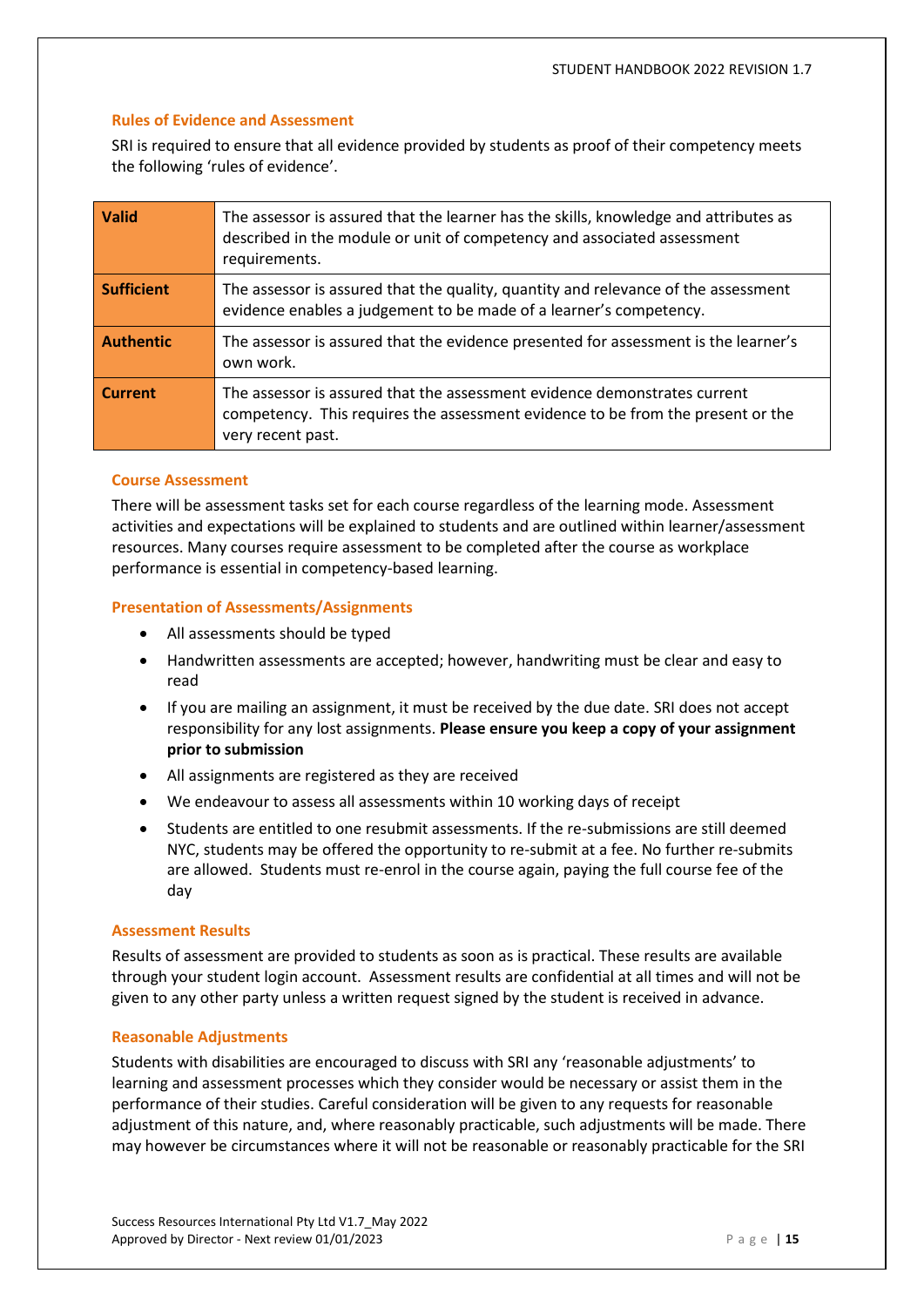to accommodate or where other adjustment may be more appropriate. Reasonable adjustments cannot compromise the integrity of competency-based training and assessment.

#### **Extensions for Assessment**

It is expected that all assessment tasks are handed in on the due date. Should you require additional time to complete an assessment, you must communicate with your assessor and apply for an extension.

# **3.3 Certificates**

#### **Types of Certifications**

In general, four types of certificates are issued by SRI. Certificates can only be awarded by SRI in accordance with our approved qualification scope.

- **Qualification** issued under the Australian Qualification Framework (AQF) for nationally recognised training. Full qualifications can only be issued once the student has been deemed competent across all the relevant units of competency making up the qualification.
- **Record of Results –** accompanies a qualification issued under the Australian Qualification Framework (AQF) for nationally recognised training. This document supplements the qualification listing all units of competency achieved for the qualification.
- **Statement of Attainment (SOA)**  issued under the Australian Qualification Framework (AQF) for nationally recognised training. Issued when a student is deemed competent in a unit or a cluster of units of competency. Minimum achievement for a SOA is one unit of competency. You can request a SOA at any time during your training.
- **Certificate of Attendance**  for non-nationally recognised training. Issued when a student attends a short course which is not within the Australian qualifications framework (AQF). To receive a Certificate of Attendance, the student must have a satisfactory attendance rate.

Certificates will be sent as per selected choice at enrolment. The responsibility is on the student to ensure their contact details are correct and up to date. Certificates will be sent as per selected choice at enrolment. Duplicate or replacement copies of certificates incur a fee.

# <span id="page-15-0"></span>**3.4 Course Delivery**

SRI ensures the following resources are in place:

- Trainer/assessors and Assessors with appropriate qualifications and experience
- Course materials appropriate to the methods of delivery and assessment requirements
- All necessary copyright authorisations
- Appropriate equipment and facilities

Training and assessment methods used by SRI meet specific quality requirements and are chosen to best suit the unit of competency, while giving consideration to the learning style of the student. The provision of training often includes a blended approach with a combination of on and off-the-job methods.

A number of delivery methods will be used throughout the training to help you achieve the necessary skills. Learning is a partnership that involves participation from all involved.

Delivery methods may include, but are not limited to: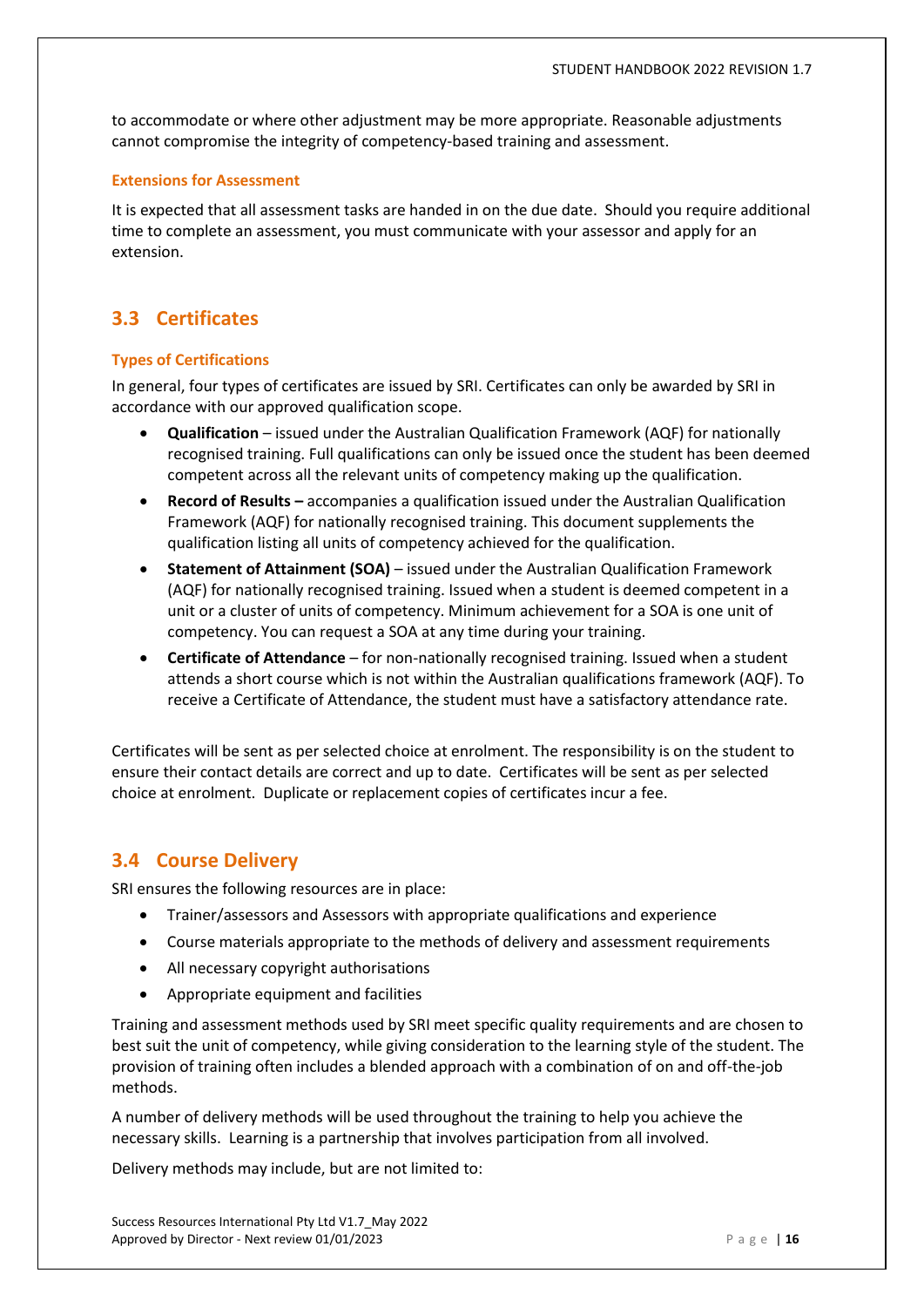#### STUDENT HANDBOOK 2022 REVISION 1.7

- practical demonstrations
- audio/visual presentations
- group participation/discussions
- trainer/facilitator instruction
- practical activities
- self-paced activities
- individual projects
- workplace based training
- case studies

# <span id="page-16-0"></span>**3.5 Flexible Delivery**

Flexible delivery focuses on learning rather than teaching and to provide the best possible learning experience for the student. This means that the student has greater control over what, when and how they learn.

SRI offers various forms of delivery to accommodate the varying needs of students. Modes of delivery available for most courses include classroom (face-to-face) environment, workplace –based, correspondence, online, Recognition of Prior Learning (RPL) or a combination of these.

# <span id="page-16-1"></span>**3.6 Language, Literacy and Numeracy**

Each Training Package sets a minimum requirement in language, literacy and numeracy skills of participants, with which the SRI must abide.

SRI makes appropriate concessions for language, literacy and numeracy issues of students where these concessions do not compromise the requirements of the relevant Training Package and the integrity, equity and fairness of assessment.

Where there are entry requirements for courses e.g. literacy in English and numeracy, these are clearly stated in pre-enrolment and enrolment information.

Advice is given to all students on appropriate actions if there is a need to update literacy and numeracy skills. SRI can assist in providing this additional development prior to completing your enrolment into vocational skills.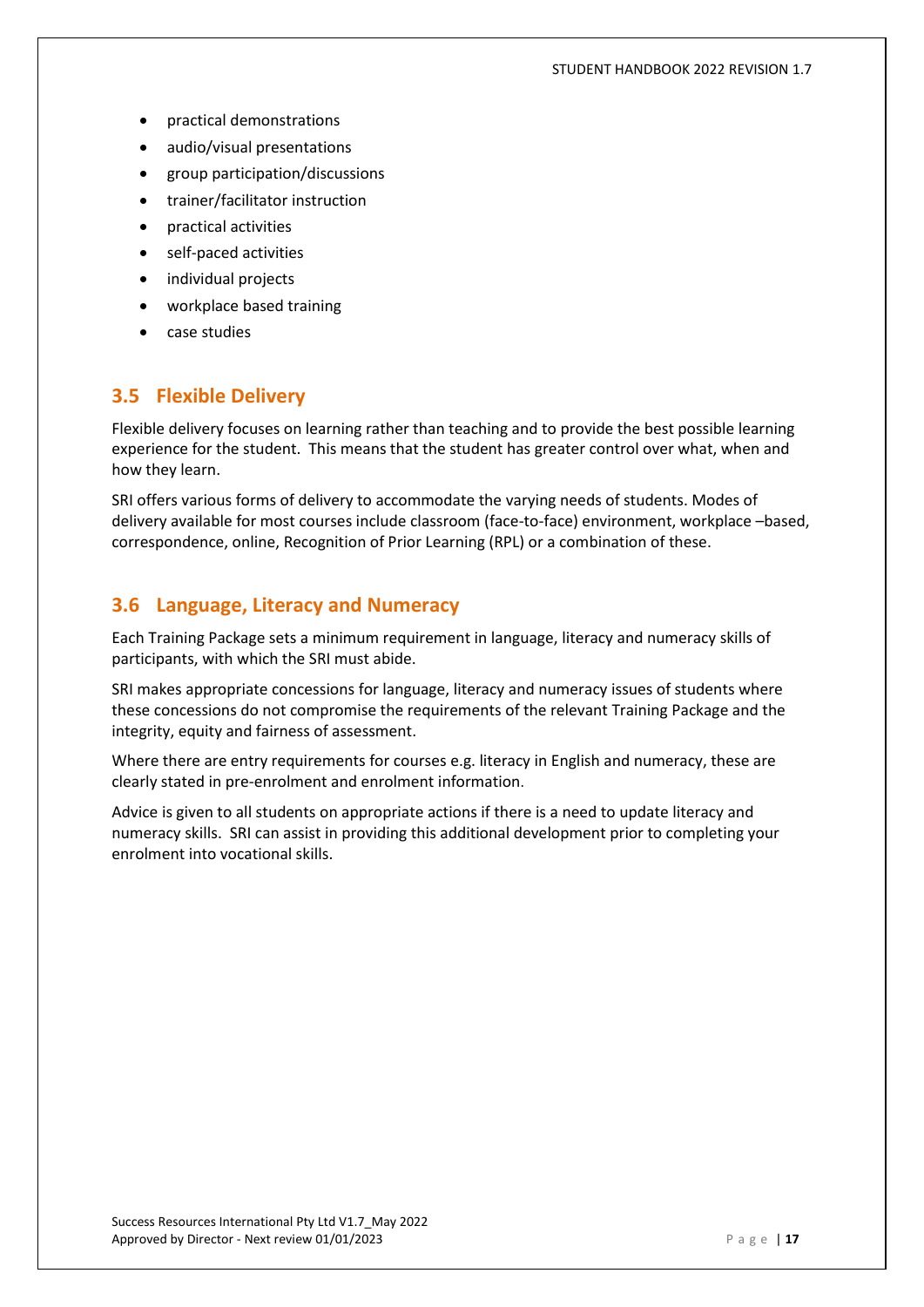# <span id="page-17-0"></span>**3.7 Recognition of Prior Learning**

Recognition is the collective term and includes:

- Recognition of prior learning (RPL)
- Recognition of current competency (RCC)
- Credit transfer (CT)
- Mutual Recognition (MR)

All students have the opportunity to apply for recognition. This means that you can submit evidence for a Unit(s) of Competency and have it assessed by a qualified Assessor without completing the training.

SRI believes that no learner should be required to undertake a unit of competency for which they are already able to demonstrate satisfactory achievement of the performance outcomes, as stated in the endorsed training package or nationally recognised course.

SRI aims to maximise the recognition of a learner's prior skills and knowledge whilst at all times maintaining the integrity and standards of the defined learning outcomes of the specific qualification or course of study. Students who consider they already possess the competencies identified in all or part of any course/qualification offered by SRI may seek recognition.

If you think you have the necessary knowledge and skills to match a Unit(s) of Competency or a qualification at the required standard you need to contact our Administration Team on 0738075506 who will provide the information you need to complete an application.

#### <span id="page-17-1"></span>**Recognition Process**

Recognition is a method of assessing if you have evidence of competency for a particular unit of competency that you are enrolled in. It is important to remember that Recognition is an **assessment process** not an assumption of competence.

Recognition is the determination, on an individual basis, of the competencies obtained by a student through:

- previous formal training
- work experience
- life experience

Recognition therefore determines the subsequent advanced standing to which the student is entitled in relation to a course/qualification. The main focus of Recognition is what has been learned rather than how, where or when it was learned. Recognition focuses on both the demonstration of competence and the currency of that competence to industry standards.

It is important to note; the responsibility is on the student to document and present evidence to justify a claim for recognition and present their case to the satisfaction of the Assessor.

Any documents that you provide to support your claim of competency must be the originals rather than copies. Your original documents will be photocopied and handed back to you. It is also expected that any evidence submitted is your own and if any part of the work is the work of others, that this is formally acknowledged and advised.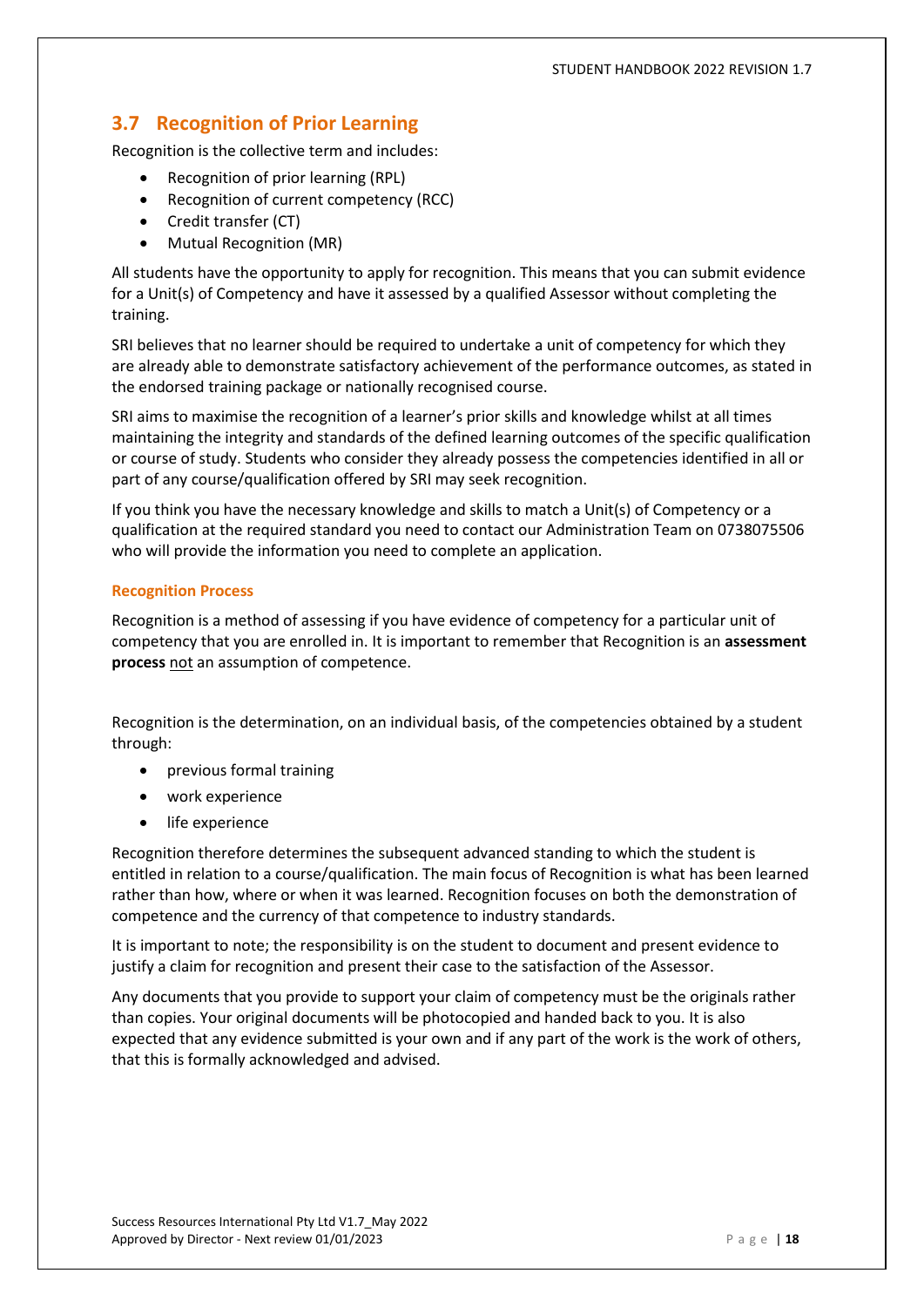#### <span id="page-18-0"></span>**Recognition Decision**

Regardless of the type of evidence that you submit, Assessors must be confident that the evidence meets the following criteria:

- Full requirements of the Unit of Competency(s)
- Any Regulatory requirements
- Authenticity That it is your own evidence and can be authenticated
- That you can perform the competency consistently and reliably
- Is at the standard expected in industry and set out in the Australian Qualification Framework (AQF)
- Sufficiency There is sufficient evidence to make a judgment

SRI is committed to ensuring that all judgments made by Assessors against the same competency standards are consistent. Your Assessor will examine the evidence that you present and then make a judgment on that evidence which will be either:

- Competent (C) you have been deemed competent against all the requirements of the Unit/s of Competency
- Not Yet Competent (NYC) you have not yet demonstrated competency to all requirements

Your assessor will advise you what you can do if you receive a NYC for your assessment task. If you are deemed NYC in your initial assessment, you are allowed a second attempt. However, if you are deemed NYC in the second attempt, you will be required to re-enrol. Please talk to your assessor if you have any concerns.

For further information on Recognition, please see SRI Recognition Policy.

#### <span id="page-18-1"></span>**Mutual Recognition**

SRI recognises the AQF qualifications and Statements of Attainment issued by other Registered Training Organisations (RTOs). This is commonly referred to as Mutual Recognition or Credit Transfer. Mutual recognition is applicable when a Statement of Attainment or qualification provided by a student has the same national competency codes as those that form part of the training and assessment program within which the student is enrolled or is intending to enrol. Students are required to formally apply for Mutual Recognition. With Mutual Recognition students are not required to undertake learning in the unit/s again, the student is exempt.

# <span id="page-18-2"></span>**3.8 Special Needs**

Students intending to enrol for training with the SRI are requested to advise us if they have any physical or other impairment (e.g. English language, literacy or numeracy difficulties, dyslexia, etc.) which may adversely affect their ability to successfully undertake training and assessment, prior to enrolment.

Students with disabilities or impairments are encouraged to discuss with the Director any 'special needs' and/or 'reasonable adjustments' to the study environment which they consider are necessary or would assist them in the performance of their studies.

The Director, in collaboration with the student, will assess the potential for the student to successfully complete the training which may include flexible delivery options to optimise the ease and benefit of the student's learning.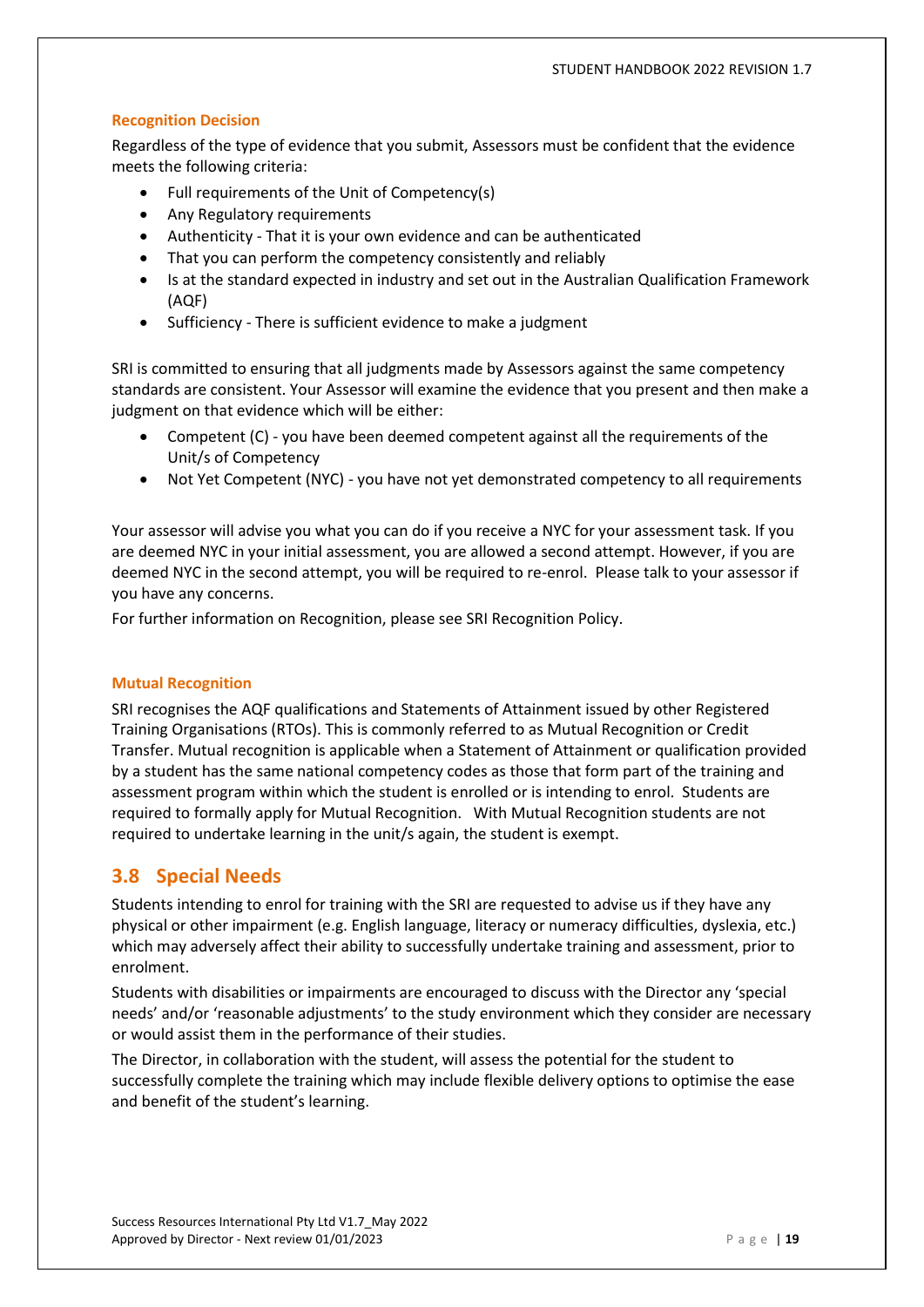# <span id="page-19-0"></span>**3.9 Trainer and Assessors**

All Trainers and Assessors are qualified in training and assessment in the vocational area which they are delivering. They have practical experience and maintain their currency in industry.

#### **Section 4 POLICIES**

# **4.1 Access and Equity**

SRI is committed to promoting, encouraging and valuing equity and diversity with respect to its students and to providing them with a positive learning environment to achieve success. SRI will ensure services offered are provided in a fair and equitable manner to all students, free from bias.

SRI abides by equal opportunity principles, providing access to the benefits of training and assessment to all students regardless of gender, sex, pregnancy, race, marital status, sexuality, age, family/carer responsibilities, culture, linguistic background, disability, transgender, political conviction or religious belief.

All students have equitable access to training resources and facilities, support services and information, trainer and assessors, learning and assessment materials and opportunities.

For further information, see SRI Access & Equity Policy.

# **4.2 Appeals**

SRI ensures that students have access to a fair and equitable process for appeals against assessment decisions. An appeals and reassessment process is an integral part of all training and assessment pathways leading to a nationally recognised qualification or Statement of Attainment under the Australian Qualifications Framework (AQF).

- Students have the right to lodge an appeal against an assessment decision if they feel they were unfairly treated during an assessment, and/or where they feel the assessment decision is incorrect and they have grounds for an appeal
- The principles of natural justice and procedural fairness are adopted at every stage of the appeal process
- The appeals policy is publicly available via SRI website
- The appellant can provide detail of their appeal either verbally and/or in writing
- All appeals must be lodged within 7 calendar days of the date of the assessment result notification to the student
- If the appeals process fails to resolve the appeal or the appellant is not satisfied with the outcome of the appeal, the matter will be referred to an independent third party for review, at the request of the appellant. All costs incurred for the third-party review will be advised to the appellant
- Every appeal is heard by a suitably qualified independent assessor or panel, who will be asked to make an independent assessment of the application
- All appeals are acknowledged in writing and all appeals matters will be resolved within sixty days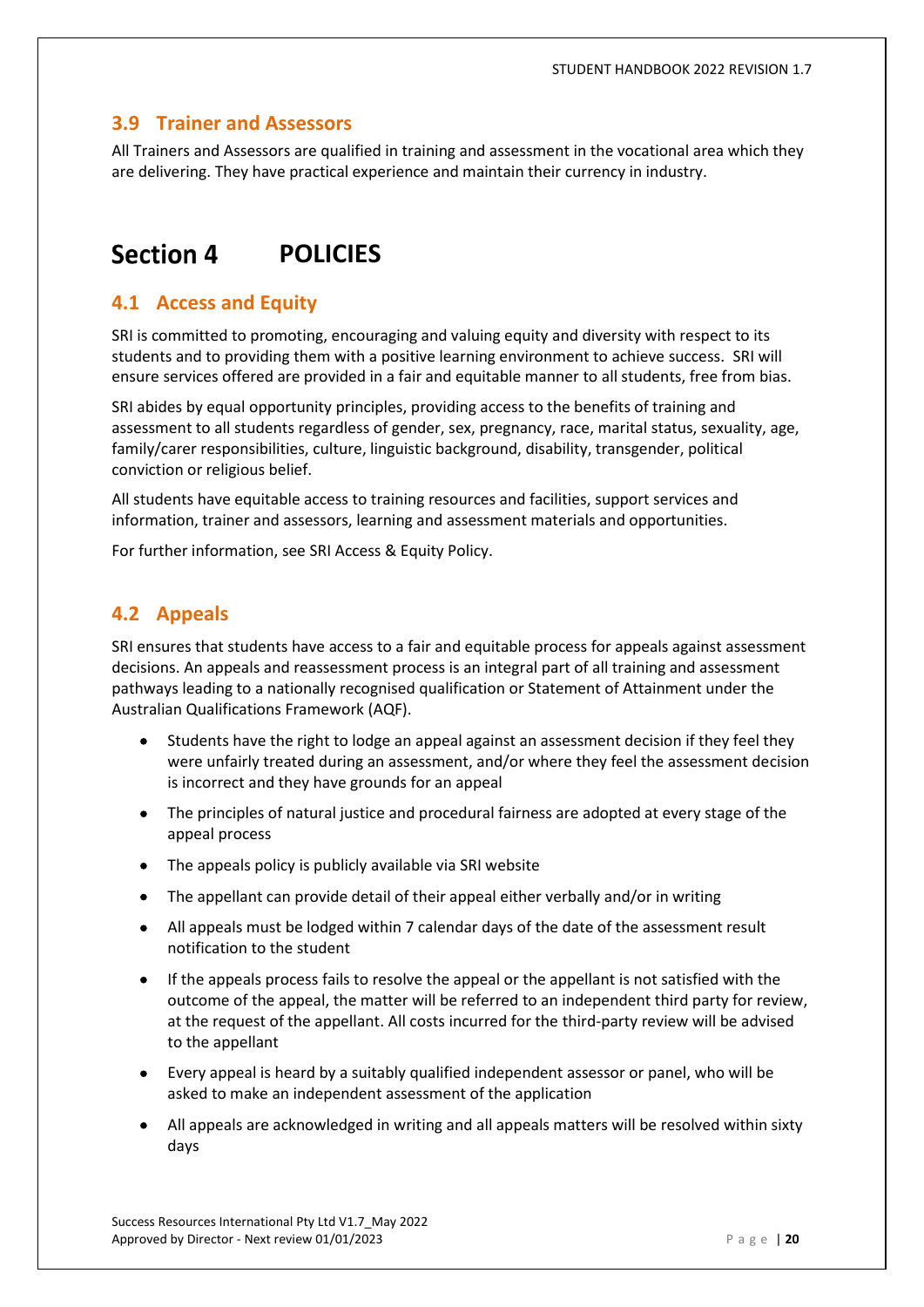- SRI may charge a fee for the appeals process where an external assessor is engaged. Should this be the case, all costs incurred will be advised to the appellant
- If the appeal will take in excess of 60 calendar days to finalise SRI will inform the appellant in writing providing the reasons why more than 60 calendar days are required. The appellant will also be provided with regular updates on the progress of the appeal
- SRI strives to deal with appeal issues as soon as they emerge, in order to avoid further disruption or the need for a formal complaint process
- All appeals will be handled 'In-Confidence' and will not affect or bias the progress of the participant in any current of future training.

#### **Grounds of Appeal**

Valid grounds for an appeal against an assessment decision (where the trainee feels the assessment decision is incorrect) could include the following:

- The judgement as to whether competency has been achieved and demonstrated was made incorrectly
- The judgement was not made in accordance with the Assessment Plan
- Alleged bias of the assessor
- Alleged lack of competence of the assessor
- Alleged wrong information from the assessor regarding the assessment process
- Alleged inappropriate assessment process for the particular competency
- Faulty or inappropriate equipment
- Inappropriate conditions

#### **Appeal Outcomes**

Appeal outcomes may include:

- Appeal is upheld; in this event the following options will be available:
	- o The original assessment will be re-assessed, potentially by another assessor
	- o Appropriate recognition will be granted
	- o A new assessment shall be conducted/arranged
- Appeal is rejected/ not upheld; in accordance with SRI assessment policy the student will be required to:
	- o undertake further training or experience prior to further assessment
	- o re-submit further evidence
	- o submit/undertake a new assessment

For further information, see SRI Appeals Policy.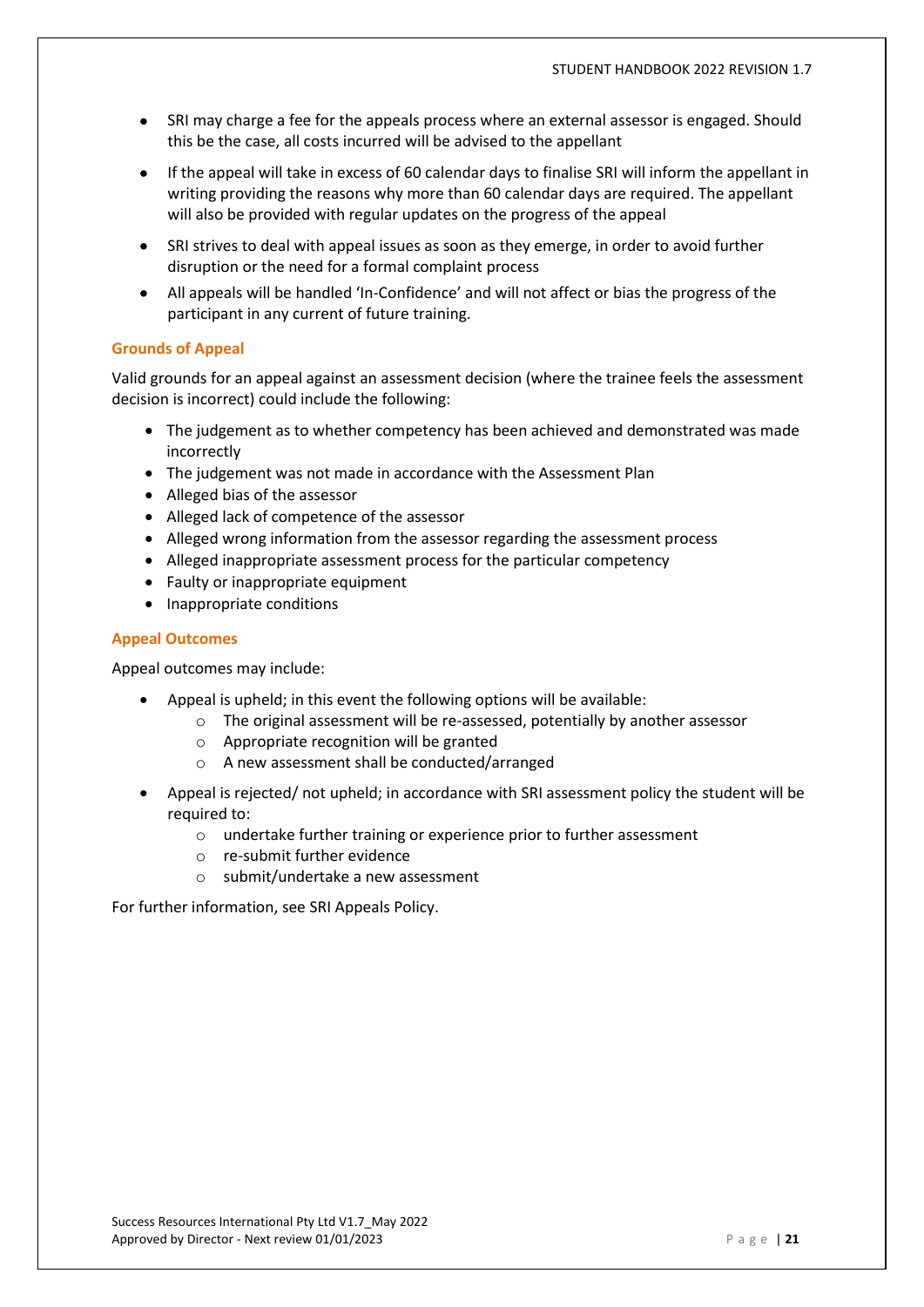# **4.3 Student Enrolment**

To enrol in a training program simply do so via our website or contact the Administration Office on (07) 3807 5506 and we will send out an enrolment form and the information flyer about the course. Simply complete an Enrolment form and send to us either by email or post.

Enrolments must be received no later than 24 hours prior to the course commencement. Enrolment forms should be returned with payment. Enrolments will be considered tentative until payment has been received.

Once we receive your enrolment an interview will be scheduled. At this interview you will do the following:

- Discuss the course in detail
- Discuss undertaking a training program
- Establish whether you are eligible for government funding (if available)
- Confirm the fees you will have to pay
- Complete a language literacy numeracy test to determine your learning needs
- Be informed about the requirements of a police/working with children check or other licences
- Confirm the date of the mandatory orientation session

#### **Tentative Enrolments**

Should enrolment numbers reach maximum and another person wishes to enrol on a course where there is a tentative enrolment, SRI will contact the tentative booking for payment confirmation or forfeiture of the tentative booking.

#### **Enrolment Confirmation**

All students receive a letter/email to confirm their enrolment. Written confirmation will outline relevant details such as venue, date and course duration. (If applicable)

#### **Student Induction**

Induction for all new students includes the provision of this manual.

# **4.4 Student Selection**

SRI conducts recruitment of students at all times in an ethical, fair and responsible manner using various methods.

SRI is committed to ensuring that all student selection processes are fair, equitable and consistent with workplace performance, competency level and the Training Package requirements. Therefore, selection into a training program is based upon the applicant:

- satisfying appropriate funding body entry criteria
- meeting any pre-requisite qualifications or work experience
- meeting any age requirements that may be in place for a particular course

Student enrolments are subject to availability of places on the training program. This is based on the maximum number of participants who can be accommodated, given room capacity, type of course, learning structures, student needs etc.

If a training program is fully booked at the time the student enquires about enrolment into that particular training program, they will either be placed on a 'reserve' list or offered a place on a date where there are vacancies. Students on a 'reserve' list are given priority should a place become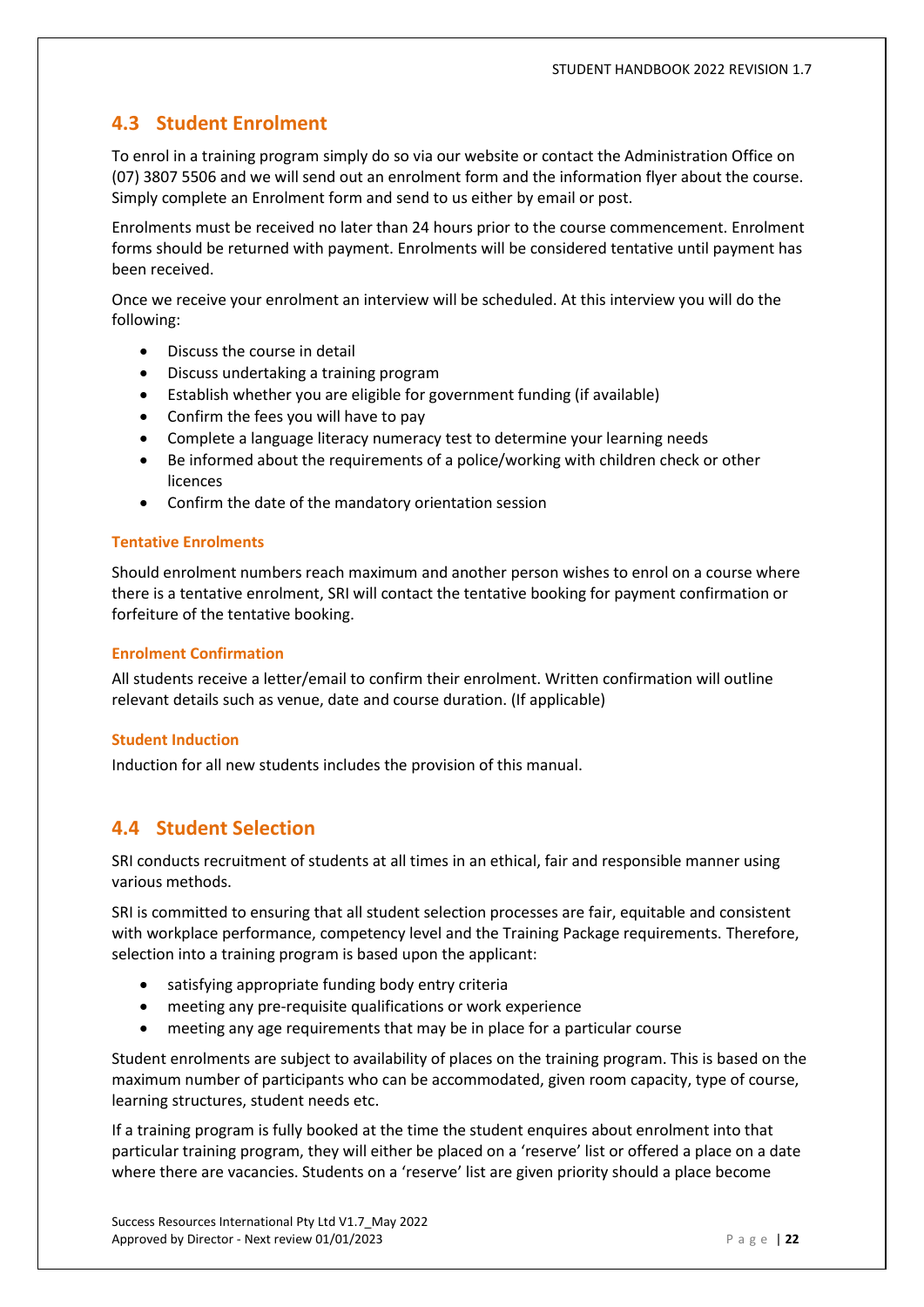available. Enrolments are strictly on a first-in, first-served basis. Students must have the appropriate level of language, numeracy and literacy.

SRI shall ensure that any applicants who do not meet entry requirements are advised of any appropriate pre-entry training they may take to meet eligibility criteria.

# **4.5 Student Records**

SRI maintains an individual student file for every student who undertakes any form of training and assessment with us. This file contains records regarding your personal details provided to us, any training and assessment undertaken and completed. This file is available to you.

In accordance with Privacy laws and confidentiality requirements, your file is kept in a locked cupboard. Only those SRI personnel who need to have access to your file for training and assessment purposes can access it.

No other person/student can and will have access to your personal student file without your prior written permission.

If you would like access to your personal records simply contact the director.

# **4.6 Complaints**

SRI has a fair and equitable process for dealing with student complaints.

All students have the right to express a concern or problem they may be experiencing when undergoing training. The following is an outline of the Complaints Policy.

#### **Principles**

- Complaints are treated seriously and dealt with promptly, impartially, sensitively and confidentially
- Complaints will be resolved on an individual case basis as they arise
- All students have the right to express a concern or problem and/or lodge a complaint if they are dissatisfied with the training and assessment services that they have been provided (including through a third party) or the behavioural conduct of another learner
- All complaints are acknowledged in writing and finalised as soon as practicable
- The complaint resolution procedure is based on the understanding that no action will be taken without consulting the complainant and respondent, using a process of discussion, cooperation and conciliation
- The rights of the complainant and respondent will be acknowledged and protected throughout the complaint resolution process, including the conduct of separate interviews initially
- In the interest of confidentiality, the number of people involved in the resolution process will be kept to a minimum
- Final decisions will be made by the Director SRI or an independent party to the complaint
- The complaint resolution procedure emphasises mediation and education while acknowledging that in some instances formal procedures and disciplinary action may be required
- If the complaints process fails to resolve the complaint or the complainant is not satisfied with the outcome of the complaint the matter will be referred to an independent third party for review, at the request of the complainant. All costs incurred for the third-party review will be advised to the complainant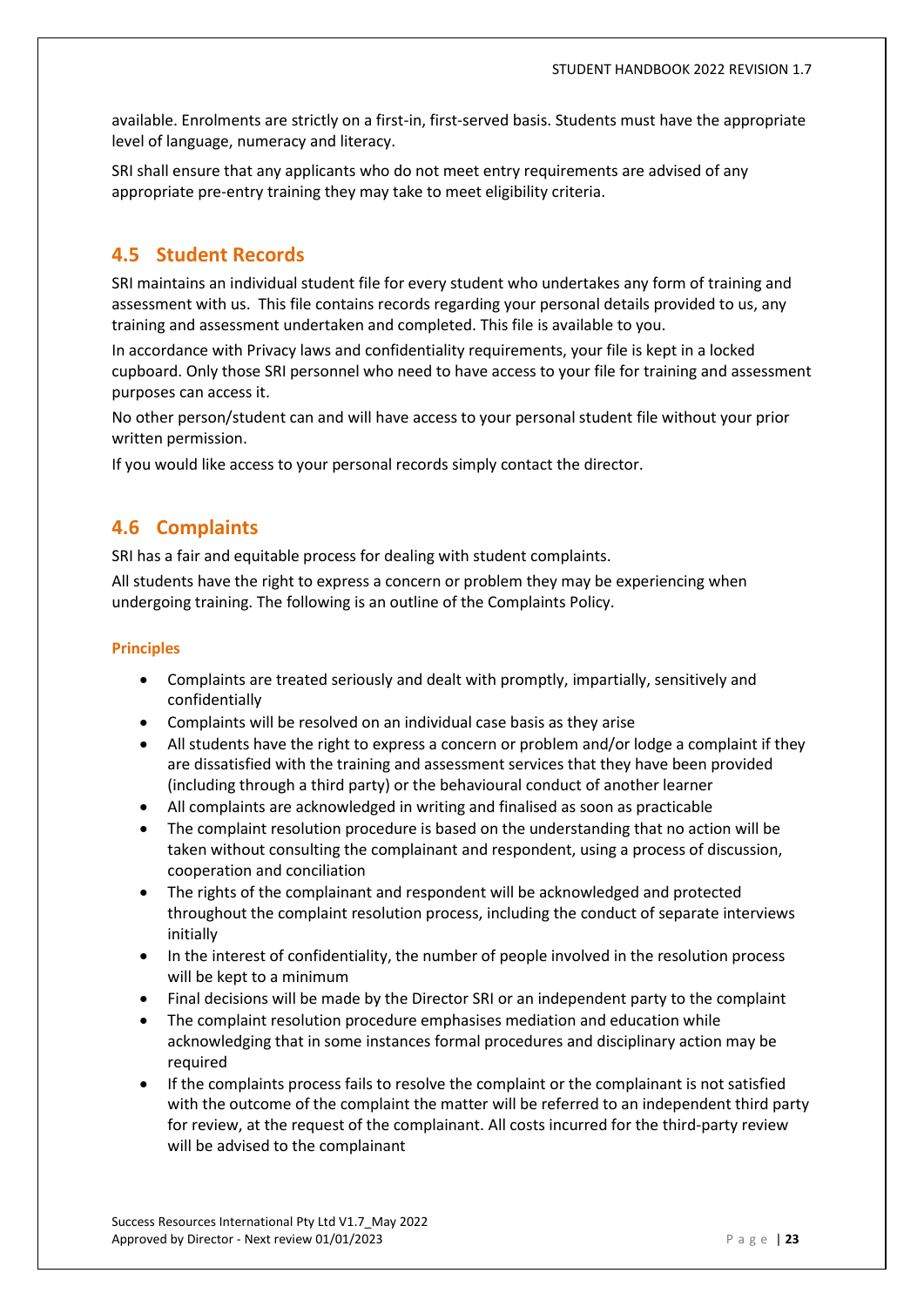- If the complaint will take in excess of 60 calendar days to finalise SRI will inform the complainant in writing providing the reasons why more than 60 calendar days are required. The complainant will also be provided with regular updates on the progress of the complaint
- Victimisation of complainants, respondents or anyone one else involved in the complaint resolution process will not be tolerated
- All complaints will be handled as Staff-In-Confidence and will not affect or bias the progress of the student in any current of future training. The rights of the complainant and respondent will be acknowledged and protected throughout the complaint resolution process

#### **Lodging a Complaint**

Should you wish to lodge a complaint, a formal or informal approach, it should be made by the student to the Trainer/Assessor/Director.

The student completes a Complaints Form to commence the process.

For further information, see SRI Complaints Policy.

# **4.7 Course Fees**

SRI has developed a fair and equitable process for determining course fees, refunds and payment options.

#### **Flexible Payment Options**

SRI accepts various methods of payment for course fees. Payment for courses can be made in the form of Visa card, MasterCard or Direct Deposit.

Course fees are payable in advance and enrolments are considered tentative until payment is received.

#### **Qualification Enrolments**

Fees for qualification program may be paid via a payment arrangement in advance. As full qualification payments are discounted, this payment method incurs a surcharge.

# **4.8 Cancellation & Transfers**

#### **Enrolment Cancellation/Withdrawal/Deferral/Amendment**

Students who wish to withdraw/cancel/defer/amend their course are required to complete a Course Withdrawal Amendment form.

#### **Student Transfers**

- **Transfer to another 'Course date'** Students are able to transfer to another course date, providing they make a request in writing a minimum of one week in advance. The transfer is subject to course availability.
- **Transfer to another 'Course'** Should a student wish to transfer to another course, they need to make the request in writing a minimum of one week in advance. The transfer is subject to course availability.
- **Transfer to another 'Delivery mode'** Should a student, enrolled in a course, wish to transfer to another 'delivery mode' for the same course they are able to do so providing they make a request in writing a minimum of one week in advance. An administration fee is applicable for all transfers to another course delivery mode. The transfer is subject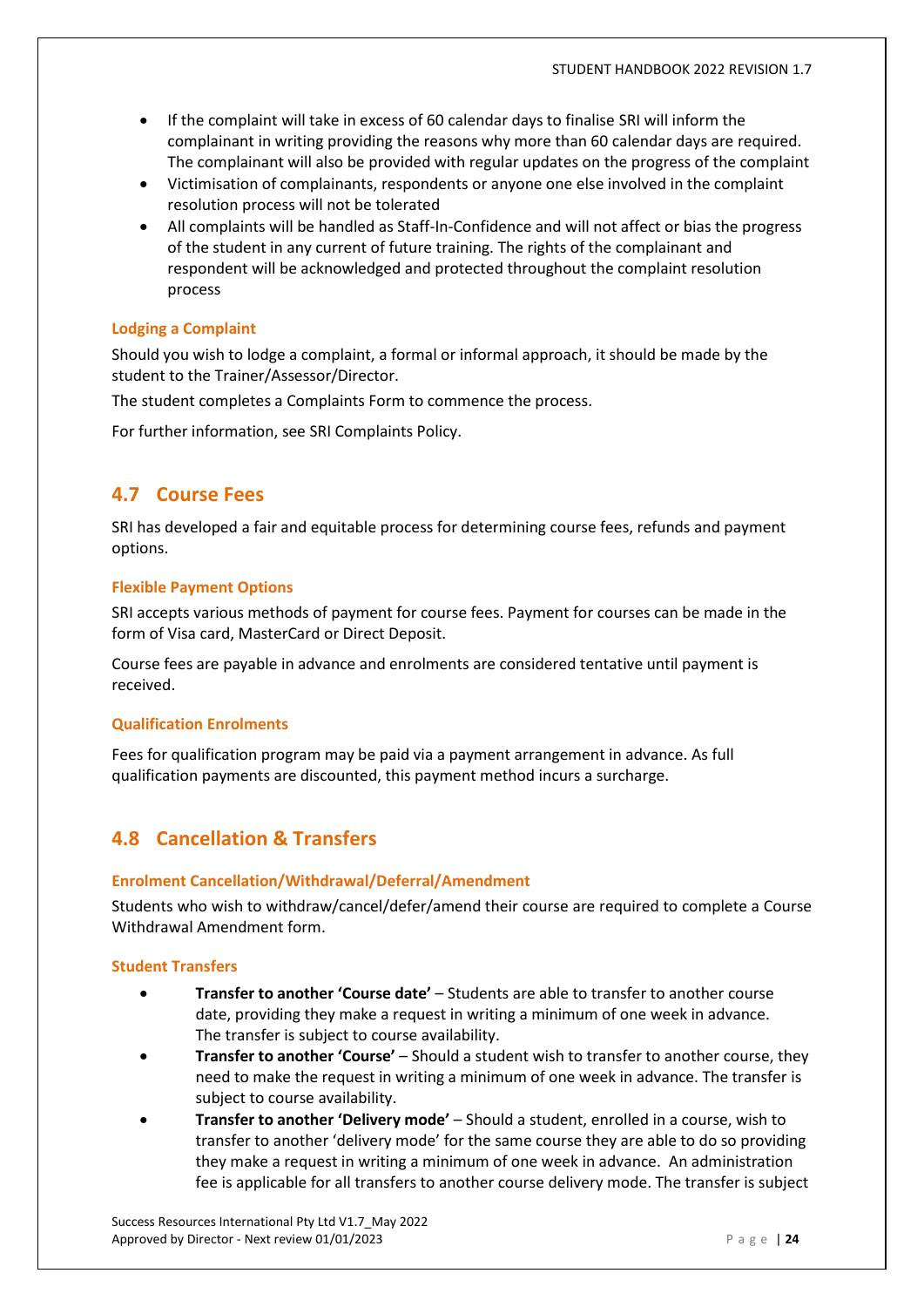to course availability. Should a student wish to transfer to another delivery mode and does not provide written notice at least one week in advance, the student forfeits the full course fee.

• **Transfer to another 'Student'** – Prior arrangement no later than one week prior to the course. An administration free is applicable for all transfers to another student.

#### **RTO Cancellation of Courses**

SRI reserves the right to cancel a course if insufficient enrolments are received prior to course commencement. Students already booked in these courses will be notified. If a course is cancelled, a full refund of all monies paid by a student for the course will be made within seven (7) days. SRI has financial safeguards in place to ensure that all pre-paid fees are available for refund in the case of cancellation by SRI.

# **4.9 Equal Opportunity**

SRI is committed to equal opportunity policies and principles, as they affect students and employees to ensure the elimination of discrimination and harassment.

#### **Rights and Responsibilities**

SRI has a legal and moral obligation to provide equal opportunity in employment and a learning environment free from harassment for employees, contractors and students. SRI is committed to providing an environment which recognises and respects the diversity of employees, contractors and students. SRI is committed to providing a work and study environment free from harassment, vilification and bullying and supports the rights of all employees, contractors and students to work and study in a safe and healthy environment free from such behaviour. SRI will:

• Ensure that employees, contractors and students understand that these types of actions and behaviour will not be tolerated in the work/study environment

• Request that any behaviour which could be considered harassment, vilification or bullying cease immediately

All employees, contractors and students have a role to play in eliminating harassment, vilification and bullying by not encouraging or showing support for harassment, vilification or bullying aimed at work or study colleagues. This can be achieved by:

- Refusing to join in with these types of actions and behaviours
- Supporting the person in saying no to these behaviours
- Acting as a witness if the person being harassed decides to lodge a complaint

If an employee, contractor or student feels harassed, vilified or bullied, the employee, contractor or student is encouraged to inform the person where the behaviour is unwanted, unacceptable and/or offensive. If the employee, contractor or student feels unable to approach the person, or if the behaviour continues following their request that the behaviour cease, the Director should be contacted.

As a student of SRI, you have the responsibility to:

- Act to prevent harassment, discrimination and victimization against others
- Respect differences among other staff, students and contractors, such as cultural and social diversity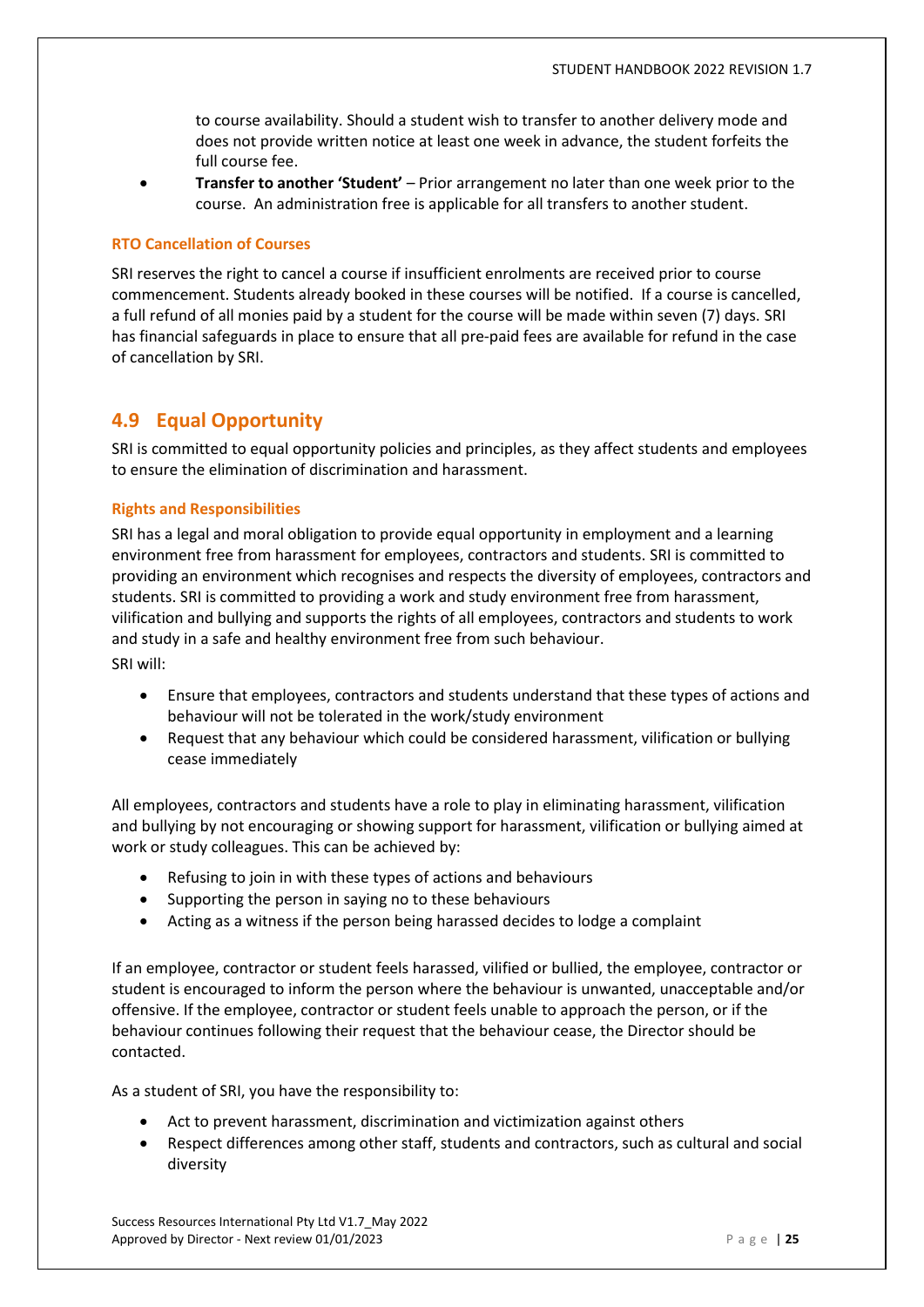- Treat people fairly, without discrimination, harassment or victimization
- Refuse to join in with these behaviours
- Supporting the person in saying no to these behaviours
- Acting as a witness it the person being harassed decides to lodge a complaint

#### **Discrimination**

Discrimination is treating someone unfairly or harassing them because they belong to a particular group. It is against the law to discriminate against a person because of their age, sex, pregnancy, disability (includes, past, present or possible future disability), race, colour, ethnic or ethno-religious background, descent or nationality, marital status, sexuality or gender identification. Both direct and indirect discrimination are against the law:

- Direct discrimination means treatment that is obviously unfair or unequal
- Indirect discrimination means having a requirement that is the same for everyone but has an effect or result that is unfair to particular groups

#### **Harassment, Vilification and Bullying**

All employees, contractors and students have an equal opportunity to work and study. SRI will not tolerate behaviour, which is of a harassing, vilifying or bullying nature. It is against the law for employees, contractors and students to be harassed during the course of their work or study because of their sex, pregnancy, race (including colour, nationality, descent, ethnic or religious background), marital status, disability, sexuality, HIV/AIDS status or transgender. Federal antidiscrimination legislation applies to staff, contractors and students.

#### **Harassment**

In general, harassment is behaviour which is unwanted and that humiliates, offends or intimidates a person and occurs because of a person's:

- Race, colour, ethnic or ethno-religious background, descent or national identity
- Sex
- Pregnancy
- Marital status
- Disability (including physical, intellectual and/or behavioural/psychiatric disability; past, current or future disability; actual or presumed disability)
- Sexuality (male or female; actual or presumed)
- Transgender
- Age

It is unlawful for a person to be harassed due to a relationship to or association with a person of a particular race, sex, marital status, disability, homosexuality, transgender or age.

Harassment in the work and study environment can be overt or subtle, direct or indirect. It can be verbal, non-verbal or physical. Harassment can occur when power is used incorrectly.

Harassment is not always intended. Actions and behaviour which one person finds amusing or unimportant may offend or hurt another person.

Examples of harassment include:

- Intrusive or inappropriate questions or comments about a person's private life
- Unwanted written, telephone or electronic messages
- Promises or threats to a person
- Physical violence or the threat of physical violence or coercion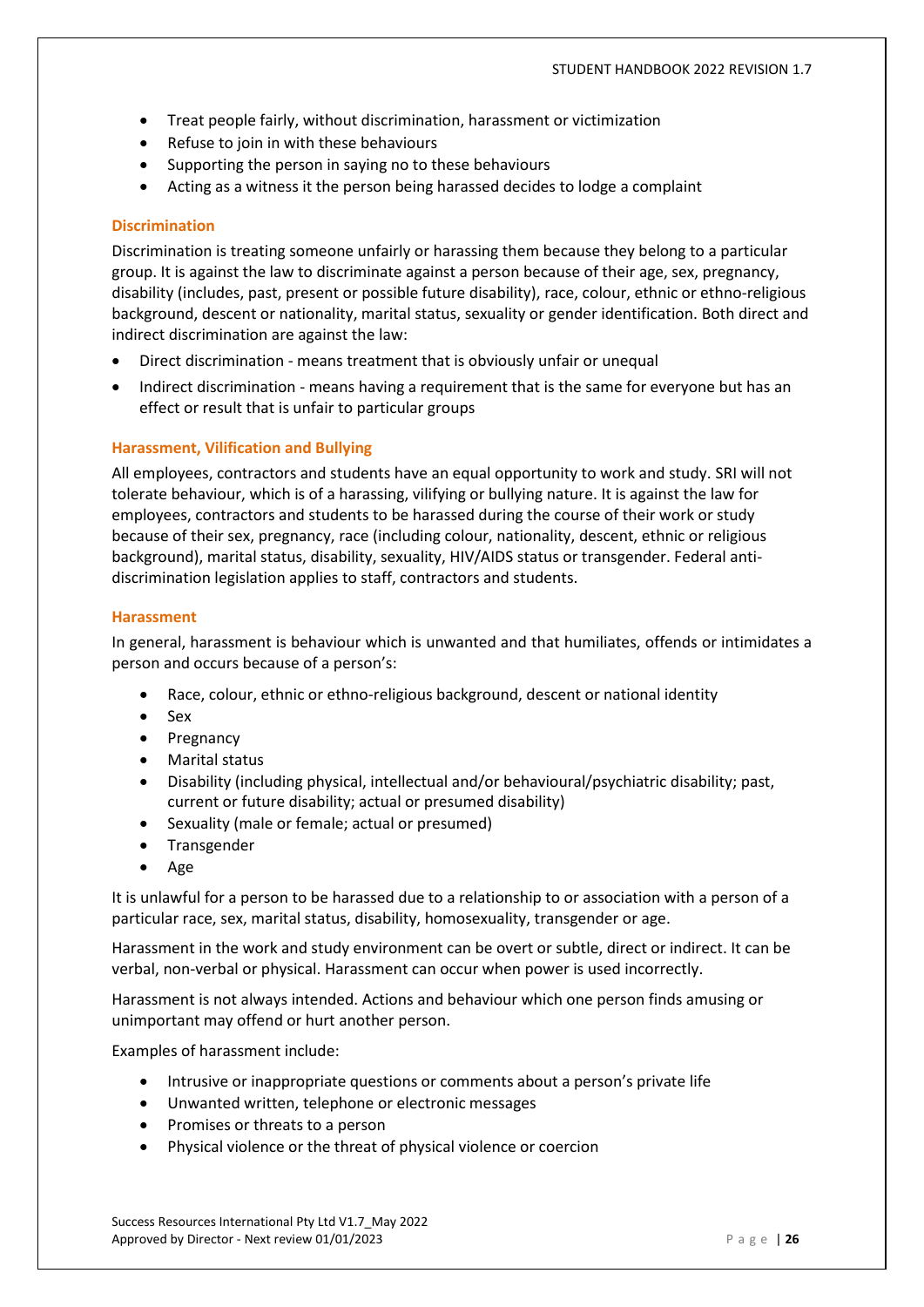#### **Vilification**

Vilification is the public act of a person which incites hatred towards, serious contempt for, or severe ridicule of, a person or group of persons on the grounds of race, sexuality, transgender or HIV/AIDS status.

Examples of circumstances and behaviour that may constitute vilification on the basis of a person's race, sexuality, on transgender grounds, or disability (HIV/AIDS) etc. are graffiti, speeches or statements made in public, abuse that happens in public, statements or remarks in a newspaper, journal or other publication, on radio, television or other widely accessed electronic media such as internet, email etc. People wearing symbols, such as badges or clothing with slogans, in public, gestures made in public, posters or stickers in public space.

#### **Bullying**

Bullying behaviour can refer to the actions or behaviours of a person to another that intimidates, degrades or humiliates the person. It may include verbal abuse, behaviour intended to punish such as isolation, exclusion from workplace activities and 'ganging up'. Repeated 'put-downs', aggression, threats and poorly managed conflicts of opinion may be part of bullying behaviour. It can occur between people such as managers and employees or contractors, co-workers and students.

#### **Sexual Harassment**

SRI will not tolerate sexual harassment in the learning or work environment.

SRI deplores all form of sexual harassment and seeks to ensure that the work and study environment is free from such harassment. Implementation of this policy is the responsibility of all persons.

Sexual harassment is unlawful. The harasser may be held liable for unlawful actions and be required to pay damages. All employees, contractors and students have the right to work and study in an environment free from sexual harassment.

#### **Forms of Sexual Harassment**

Sexual harassment may take many forms. Often people do not realise that their behaviour constitutes sexual harassment, but they must be aware that behaviour that is acceptable to one person may not necessarily be acceptable to another. Sexual harassment is any unwanted behaviour of a sexual nature by one person to another at work or in a work-related setting. Examples of sexual harassment include, but are not limited to:

- Insensitive jokes and pranks
- Lewd comments about appearance
- Unnecessary body contact
- Displays of sexually offensive materials, for example, calendars or posters
- Requests for sexual favours
- Speculation about a person's private life and sexual activities
- Threatened or actual sexual violence
- Threat of dismissal, loss of opportunity and so on, for refusal of sexual favours

#### **Complaints**

All complaints regarding equal opportunity matters are treated seriously and investigated promptly, confidentially and impartially.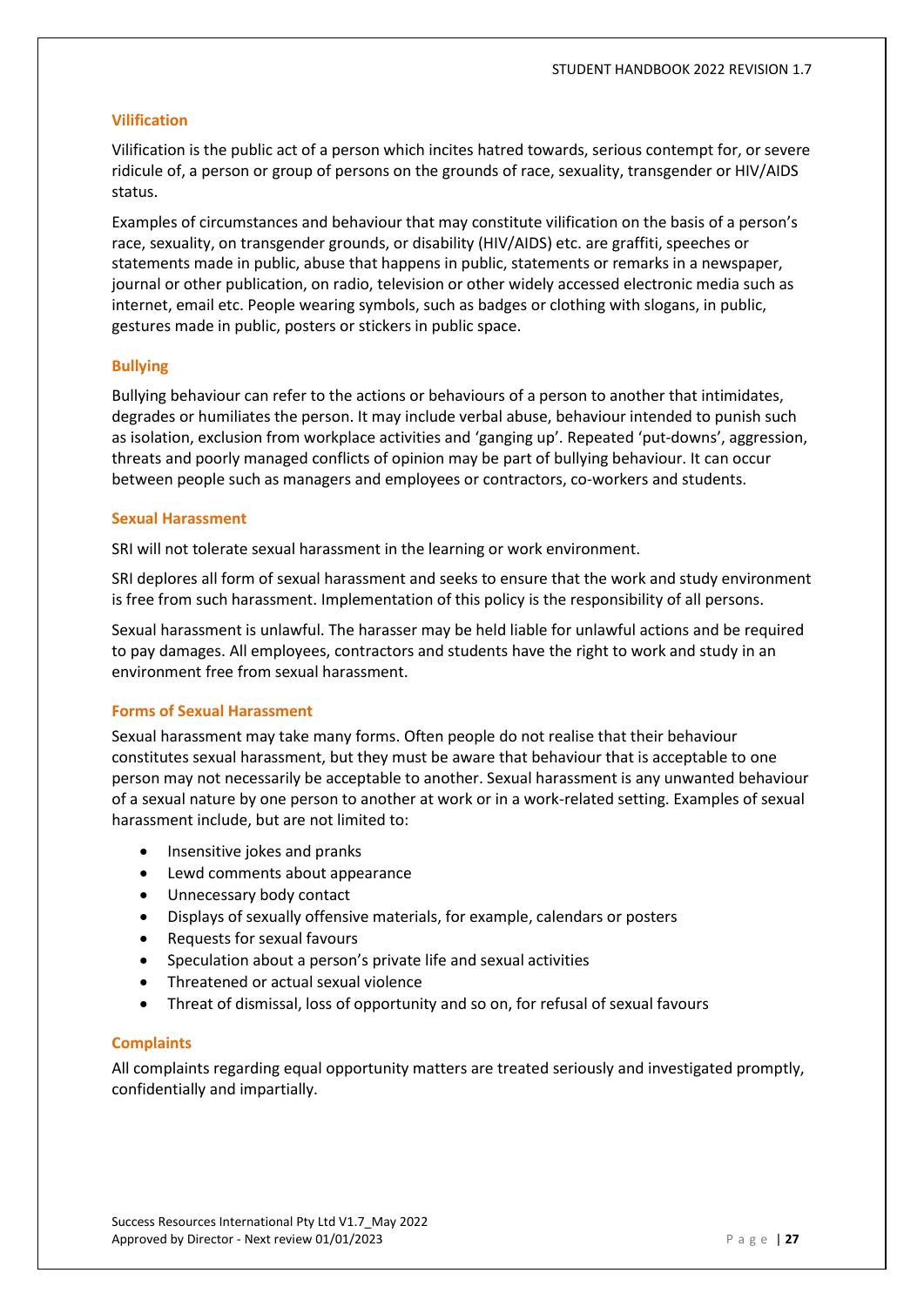# **4.10 Privacy**

SRI abides by the Privacy Act and respects students, staff and trainer/assessors' right to privacy.

As an RTO, SRI is obliged to maintain effective administrative and records management systems. This involves the collection and retention of personal information from students in secure student records. All staff must be scrupulous in using student information only for the purposes for which it was gathered. All students have access to their own records at all times.

SRI collects information from students upon initial enquiry in order to send course information and is collected at enrolment and during the provision of the training and assessment services. The SRI may use personal information to advise students of upcoming events and training course, for marketing and research purposes. In addition, feedback on services provided through surveys is collected. This feedback assists us improve the quality of the services and training and is treated confidentially.

SRI will only disclose information to other parties, as required by law or as otherwise allowed under the Privacy Act 1988.

For further information, see SRI Privacy Policy.

# **4.11 Refund Policy**

Success Resources International will adhere to the following refund policy at all times. Should the organisation cancel any course/training program students are entitled to a full refund or to transfer funds to future training. In the event that the student wishes to cancel their course/training program, they must note than an initial non-refundable deposit will apply.

Refunds may be negotiated on the bases of personal hardship or sickness upon provision of substantiation of the claim. Pro rate refunds may also be organized by agreement between the participant and the organisation. All applications must be made to the Director.

Success Resources International will make a full refund of all fees paid should a course be discontinued. Should the student desire to take an alternative course with Success Resources International, fees will be fully transferable to that course. In the event of a course for which the student was enrolled being unavailable or no acceptable alternative course is available, fees are fully refundable. (note than an initial non-refundable deposit will apply).

Should a student cancel an enrolment with Success Resources International, the following conditions will apply regarding a refund of fees:

- The enrolment fee is non-refundable
- Cancellation up to two (2) weeks prior to the commencement of the course, a full refund (less the enrolment fee) will be given
- Cancellation between course commencement date and two (2) weeks prior to the commencement of the course, 80% of fees will be refunded, less the enrolment fee
- No refunds or transfers will be given for cancellations or discontinuations after a course commencement date or after exclusion for unsatisfactory attendance or behaviour, except where extenuating circumstances prevail\*
- All requests for cancellation or refunds must be made in writing (Refund Request FORM), and be accompanied with supporting documentation where necessary
- Normal processing time for a refund request is up to four (4) weeks
- Confidentiality of participant information will be ensured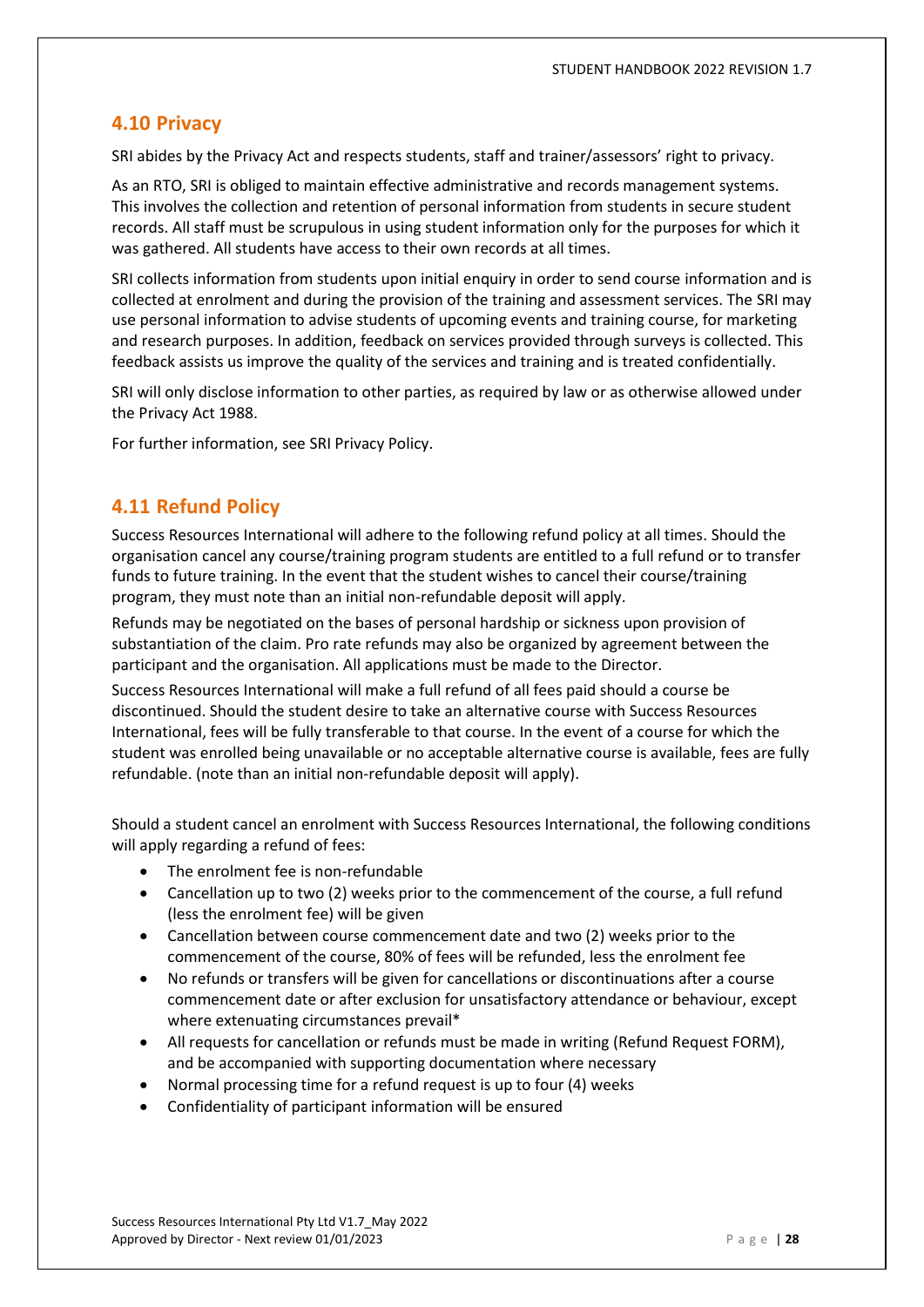\*\* Extenuating circumstances:

Should a participant have to discontinue a course for legitimate reasons, such as sickness, exceptional family circumstances, a pro-rata refund may be given less a 15% administration fee.

# **4.12 Workplace Health and Safety (WHS)**

SRI is committed to providing a safe and healthy learning and work environment. The safety of our students and staff is of primary importance in all activities and operations of our organisation. We are committed to implementing, maintaining and continuously improving work health and safety in all of our facilities and operations.

SRI encourages all persons to regard accident prevention and safety as a collective and individual responsibility.

SRI recognises its responsibility under the Workplace Health and Safety and related regulations. The DIRECTOR has responsibility for ensuring the health and safety of staff, students, contractors and visitors. This includes:

- Provide and maintain safe plant, equipment and systems of work
- Provide, monitor and maintain systems for safe use, handling, storage and transportation of plant, equipment and substances
- Maintain the workplace in a safe and healthy condition
- Provide adequate facilities to protect the welfare of all employees
- Provide information, training and supervision for all staff and contractors, helping them to integrate WHS into their work areas and roles
- Provide information, where relevant, to students, allowing them to learn in a safe manner.
- Check WHS system compliance via ongoing auditing
- Integrate continuous improvement into WHS performance

#### **Duty of Care**

SRI is committed to taking practicable steps to provide and maintain a safe and healthy work and learning environment for all staff, students, and contractors. Specific responsibilities are shown below.

#### **SRI Management:**

- Are responsible for the effective implementation and regular review of this WHS policy
- Must observe, implement and fulfil responsibilities under legislation that applies to WHS and endeavour to comply with relevant standards and codes of practice
- Must ensure that the agreed procedures for regular consultation between management and staff are followed
- Monitors the WHS management policies and procedures. Outcomes of WHS monitoring are used to help maintain appropriate risk controls. The effectiveness of these risk controls and this monitoring and review process is linked to SRI Continuous Improvement processes
- Are responsible for ensuring that a WHS management system is implemented